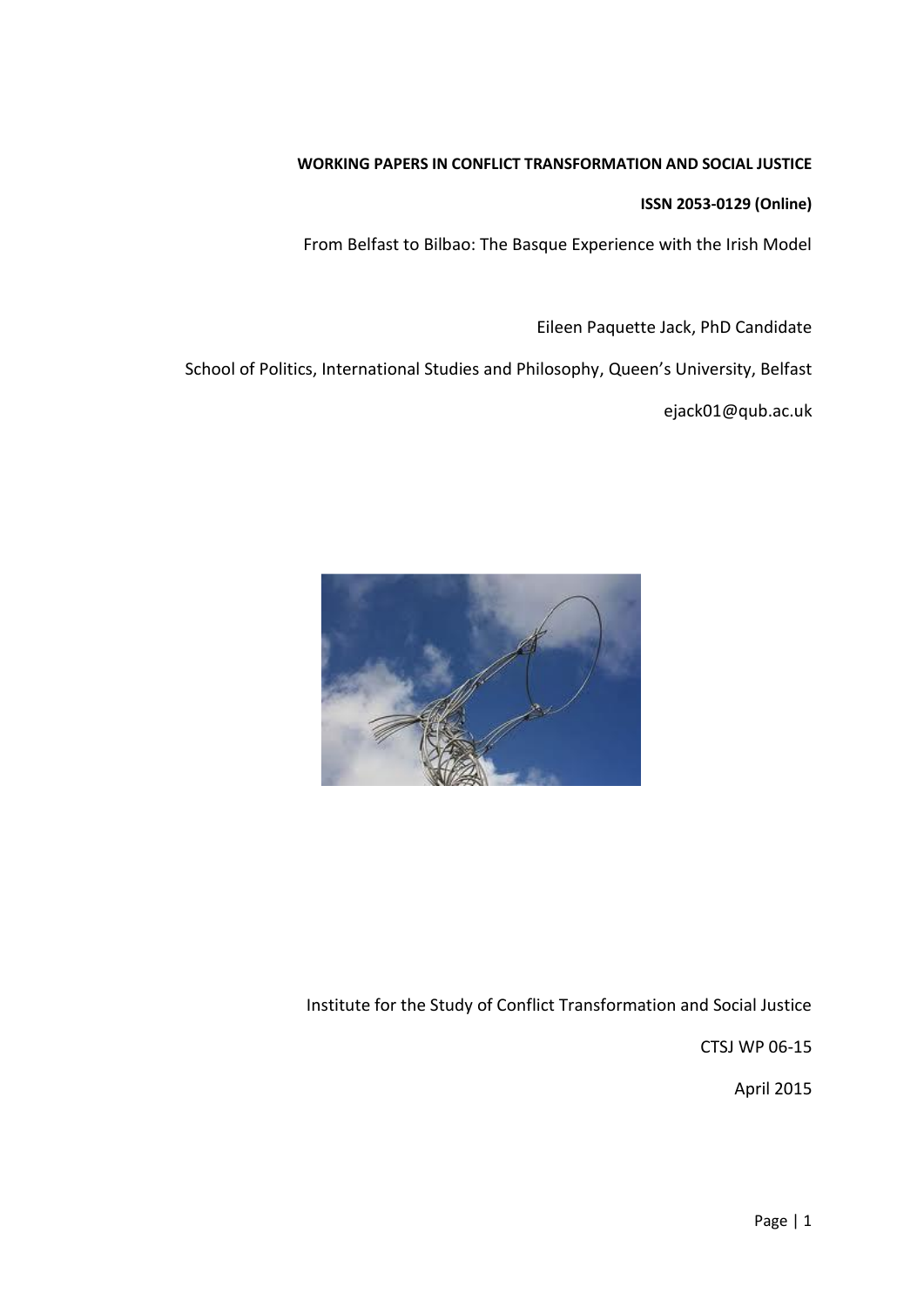## **Abstract**

This paper examines the *izquierda Abertzale* (Basque Nationalist Left) experience of the Irish model. Drawing upon conflict transformation scholars, the paper works to determine if the Irish model serves as a tool of conflict transformation. Using Interpretive Phenomenological Analysis (IPA), the paper argues that it is a tool, and focuses on the specific finding that it is one of many learning tools in the international sphere. It suggests that this theme can be generalized and could be found in other case studies. The paper is located within the discipline of peace and conflict studies, but uses a method from psychology.

Keywords: Conflict transformation, Basque Country, Irish model, Peace Studies

# **Introduction***<sup>1</sup>*

The conflict in the Basque Country remains one of the most intractable conflicts, and until recently was the only conflict within European borders. *Euskadi Ta Askatasuna* (ETA) has waged an open, violent conflict against the Spanish state, with periodic ceasefires and attempts for peace. Despite key differences in contexts, the *izquierda Abertzale* ('nationalist left') has viewed the Irish model – defined in this paper as a process of transformation which encompasses both the Good Friday Agreement (from here on referred to as GFA) and wider peace process in Northern Ireland – with potential. How does the Irish model contribute to conflict transformation within the Basque Country, and what can this suggest about its potential to contribute to peace in other conflict areas?

This paper examines the experience of using the Irish model by the political actors in the *izquierda Abertzale* ('nationalist left'), a social movement in the Basque Country, and is located within peace and conflict studies. These actors were selected because they have in the past attempted to introduce a version of the Irish model through the 'Irish Forum'<sup>2</sup> in 1998, and have continued to look to Northern Ireland and Sinn Féin in their search for peace. The themes which arise from an Interpretive Phenomenological Analysis (IPA) highlight that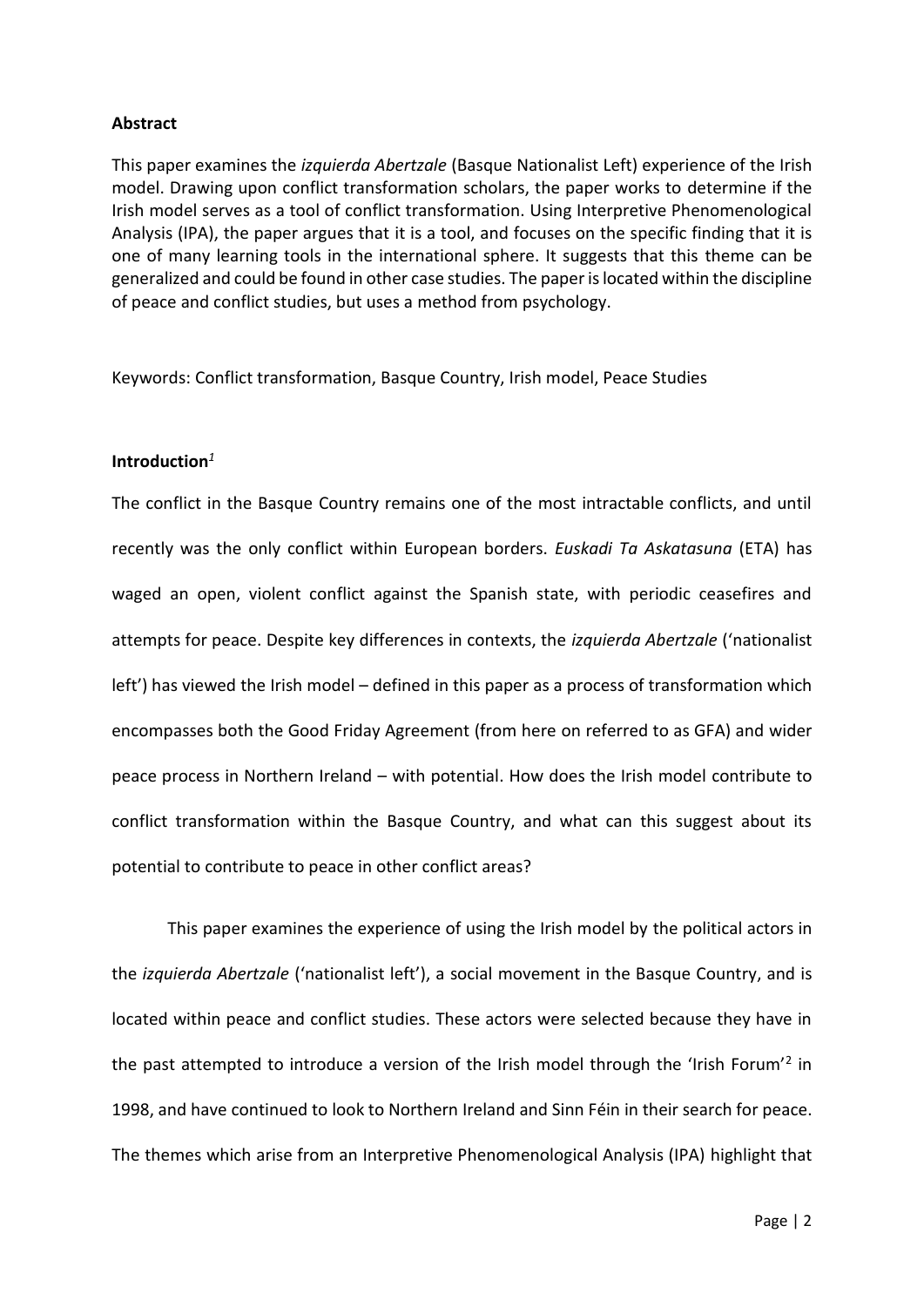the Irish model is a tool of conflict transformation, more specifically a learning tool in the international sphere. The implications of this are that although the Irish model cannot be unvaryingly defined or directly transferred to other contexts, it can potentially contribute to conflict transformation elsewhere.

The paper is organized into five parts: first is a discussion regarding the Irish model before suggesting that it could be a tool of conflict transformation. This section provides a short overview of conflict transformation to create criteria against which to consider the Irish model. A short discussion regarding methods is followed by an overview of the conflict in the Basque Country and the search for peace. The paper then presents the themes which arose from analysis. The last section engages these themes with the criteria for a tool of conflict transformation to consider the implications of these findings before concluding remarks.

## **The Irish model and Tools of Conflict Transformation**

Although elites often claim that the GFA has potential elsewhere (Clinton 2014; Obama 2013; Blair 2008; Hain 2008), these claims are problematic. O'Kane (2010) notes that the politicians or leaders making such claims often fail to define what they mean by 'model'. This ambiguity makes it unclear to know what is meant by the Irish model, and whether it relates to the constitutional or institutional arrangements or the process by which these arrangements became a formal agreement. This is an important distinction to consider, as it influences which theories and aspects are considered by scholars. While O'Kane (2010) attempts to draw out a model based on conflict resolution/management theories, he finds that Northern Ireland's peace process cannot be separated from its context. He also argues that there are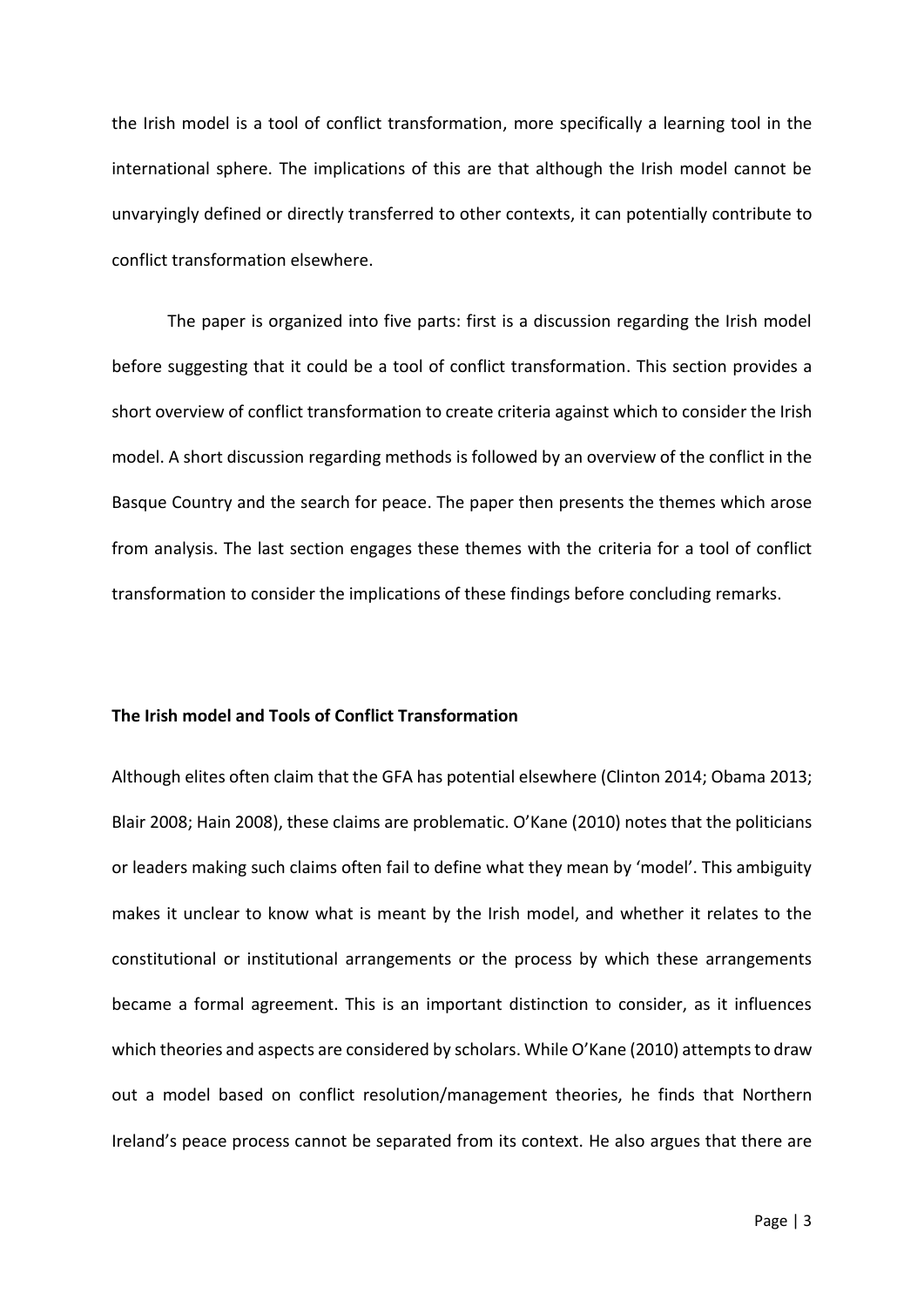issues with theories which would allow it to be a model, highlighting that Zartman's (2000) theory of ripeness is based on subjective perceptions of actors rather than outside factors (O'Kane 2010: 244-5).

Despite this analytic difficulty, comparisons with Northern Ireland are made both by actors as well as scholars in terms of peace processes, political parties, ideologies and behaviours (Bew *et al.* 2009; Guelke 2006; Irvin 1999, 2000; Maillot 2005). Comparisons made by actors have a three-fold purpose of legitimizing new strategies, providing frameworks for decision making and setting examples of success (Guelke 2006: 375). O'Kane (2010: 239) concurs that actors in conflict compare '…either to equate their plight with others for whom international opinion was generally sympathetic…or to draw parallels that legitimised the state and partition'. The new worldview in the post-Cold War Era resulted in changing attitudes about peace and conflict around the time of the GFA. Because of expectations and a need to explore new endgames, conflicts attempting to find peace looked to their successful counterparts for inspiration and guidelines. The peace process in Northern Ireland was sometimes directed by actions undertaken by parties involved in the South African and Israeli-Palestinian peace processes (Guelke 2006; Ramsbotham *et. al.* 2005). As a result, it came as no surprise that factors which helped produce the GFA were attempted not only in the Basque Country but also in Corsica (Guelke 2006; Letamendía and Loughlin 2006). John Darby (2008: 339) states that what was 'exceptional' about the Basques' attempt to imitate the Northern Irish peace process was only the 'degree' to which they modelled their plans on it in the Irish Forum. It was, in many ways, an affirmation of the GFA, and in particular the sections which focused on the principle of consent and the right to self-determination for the people of Northern Ireland. This suggests that these comparisons are common and are worth exploring,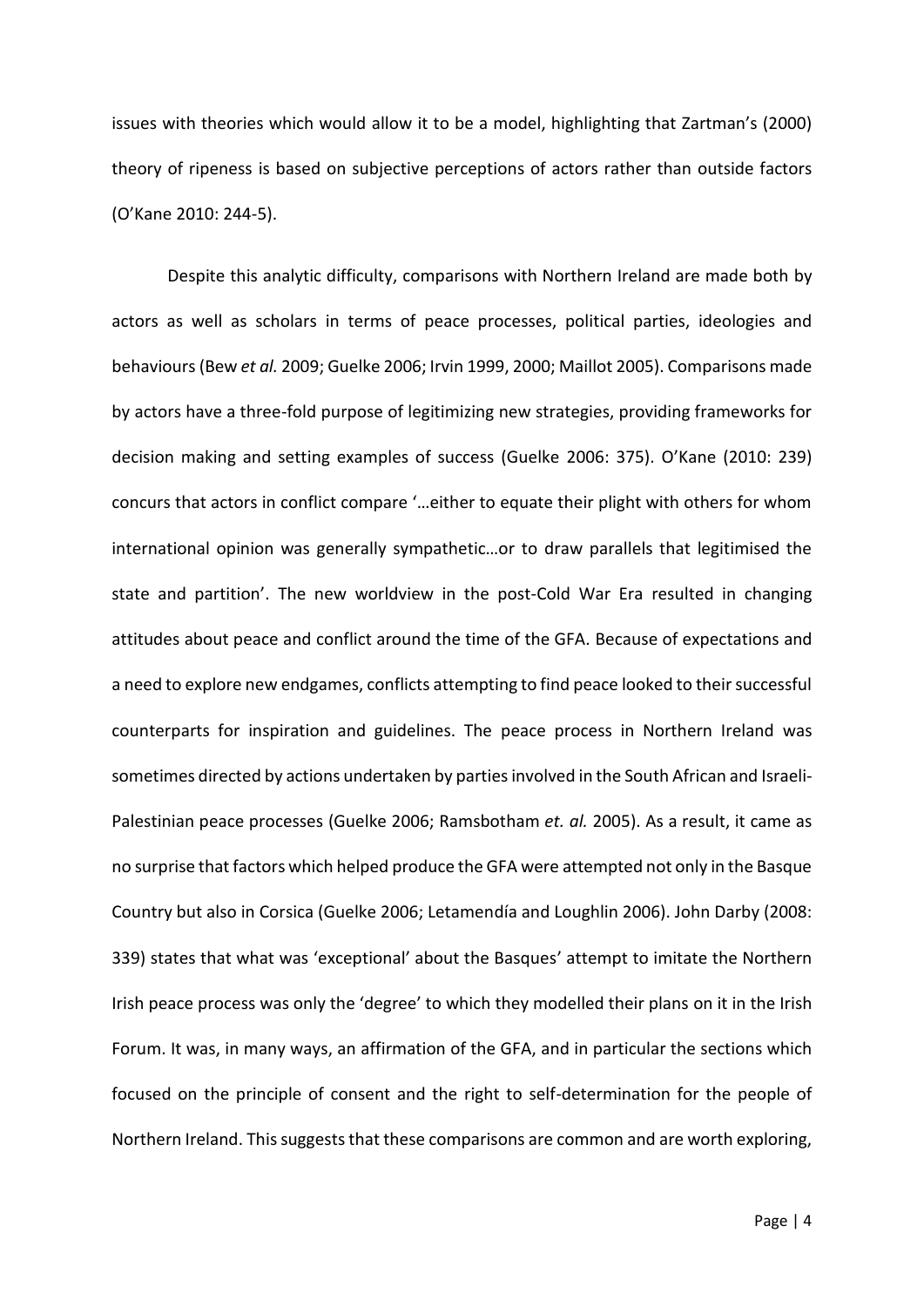and the *Abertzale* case is an appropriate departure point as it shows a strong interest in using the Irish model in its own context. While this literature may explain why borrowing and lending occurs, it does not explain the how the process of borrowing and lending actually functions which is what this paper discusses.

This brief discussion of the Irish model highlights the lack of a uniform definition to which actors can point, which begins to challenge the public discourse. Still, comparative politics points towards a phenomenon of drawing on other peace processes during endgames, and the *izquierda Abertzale* case demonstrates a close comparison with Irish republicans and their interpretation of the peace process. This would suggest that the Irish model should be defined for this paper as: a process of conflict transformation which includes outcomes from the GFA such as the constitutional arrangements but also the wider peace process. This paper focuses less on the power-sharing, institutional arrangements, as in the *Abertzale* understanding of the peace process these are not given much attention.<sup>3</sup> Such a definition covers a wide period of history, up to and including the present, and highlights the long-term nature of conflict transformation. The time that it can take to reach an agreement such as the GFA, or even follow-on ones such as St. Andrew's, further suggests the difficulty one would face attempting to directly transfer the Irish model to another context. This paper argues that the Irish model should be classed as a tool of conflict transformation instead, so it is necessary to consider the assumptions of conflict transformation and what criteria a tool would have to meet.

Conflict transformation can be classed as a tradition within peace and conflict studies, that holds a unique vision of conflict and the role it plays in society while also favouring peace for all persons. Conflict theory which states that conflict lies at the heart of all relationships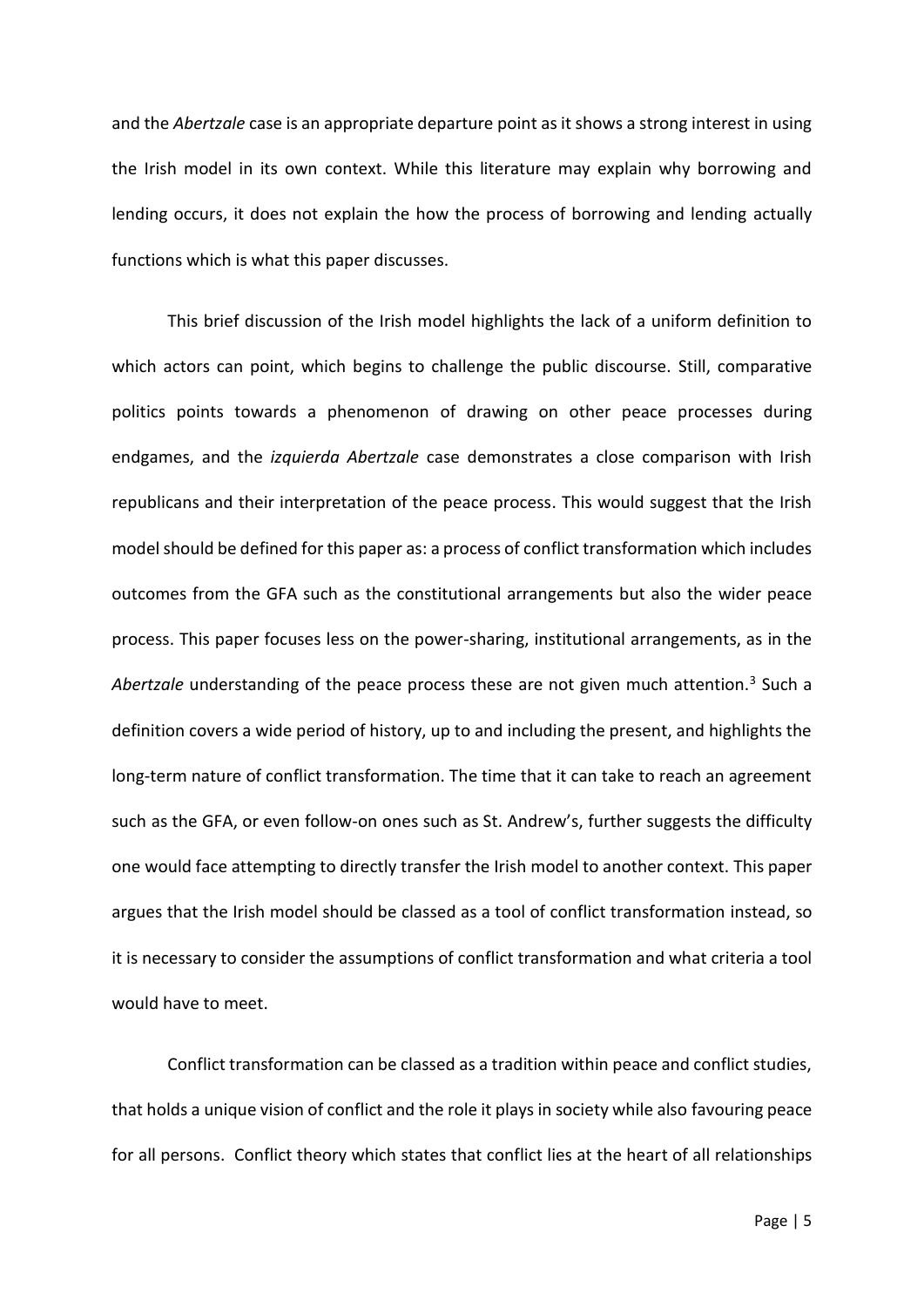(Deustch 1991; Lederach 2003) plays a major role in conflict transformation. Conflict can even bring about positive change and personal as well as societal growth (Buchanan 2014: 23; Deutsch 1991: 27). Violent expressions of conflict are deemed unnatural, so conflict transformation places a heavy focus on the dynamics of conflict to seek out the possibilities for different forms of expression (Wallensteen 2012: 34). Transformation is not only about human needs or goals of actors but also includes addressing 'structural violence' (Galtung 1969), which are the dynamics and structures of society which may be inherently violent and contributing to conflict.

In addition to this unique view of conflict, conflict transformation shuns universal responses to conflict in favour of considering the context of each conflict. The result of this is that '…there is no single model of transformation. Rather there are multiple approaches…' (Ryan 2007: 2). Raimo Väyrynen (1991) identified four aspects of conflict transformation that can demonstrate whether conflict is shifting from one with destructive towards constructive dynamics. They are: actor, issue, rule and structural transformations. Actor transformation relates to either alterations within parties or 'the appearance and recognition of new actors' (Väyrynen, 1991: 4) and is rarely experienced in a complete sense: 'A complete convergence of societies belongs to the realm of theory, while in reality the internal transformation of actors is usually partial and limited' (Väyrynen 1991: 4). Issue transformation 'alters the political agenda of the conflict; it reduces the relative importance of issues on which antagonism exists and emphasizes the issues on which commonality prevails' (Väyrynen 1991: 5). Issue transformation operates separately from but can be connected to rule transformation which has to do with the terms of engagement between parties in conflict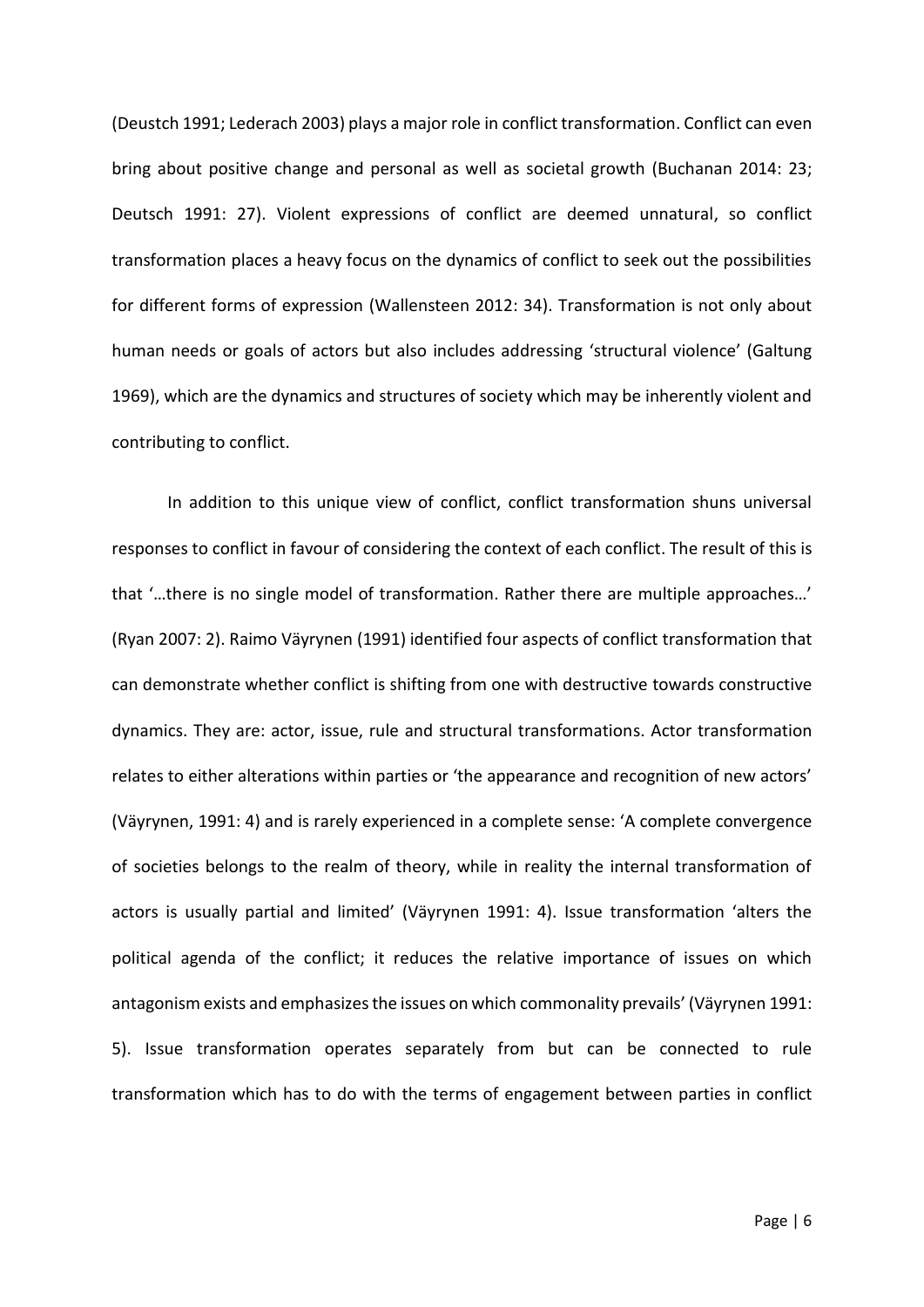(Väyrynen 1991: 5). Lastly are transformations that deal with the structure in which actors interact:

The external structure of conflict is transformed either if the distribution of power between actors significantly changes or if their mutual relations experience a qualitative change. Such a change may mean, for example, a significant increase or decrease in the extent of communication and interdependence between actors. It leads either to the actor's integration with or to isolation from other actors and the international environment (Väyrynen 1991: 6).

The four kinds of transformation can be observed within a given context or may be expressed by actors describing their experience.

One amendment to Väyrynen's typology is required. Isolation is problematic and my research argues that integration would be the only way to promote positive transformation. Conflict can either be escalated by how goals are expressed, or they can be transformed if the groups can move towards integration and interdependence. Interdependence promotes cooperation and relationship building between and within groups. Lederach (1997) originally imagined relationships and roles in peacebuilding as a hierarchical triangle and he further '…refers to the building of new or the rebuilding of broken relationships across the lines of division created through and by conflict as horizontal capacity' (Buchanan 2014: 28). More recently, however, he considered relationships as a spider web rather than triangle in *The Moral Imagination* (2005). What is beneficial about the spider web model is that it allows for greater integration and interdependence between actors and groups at different levels. While isolation may end violence, where there is a desire to promote relationship-building, groups and actors must be integrated and promote interdependence.

Conflict transformation is also used in conjunction with the goal of moving conflicting groups towards reconciliation. Reconciliation is focused on the restoration of a broken or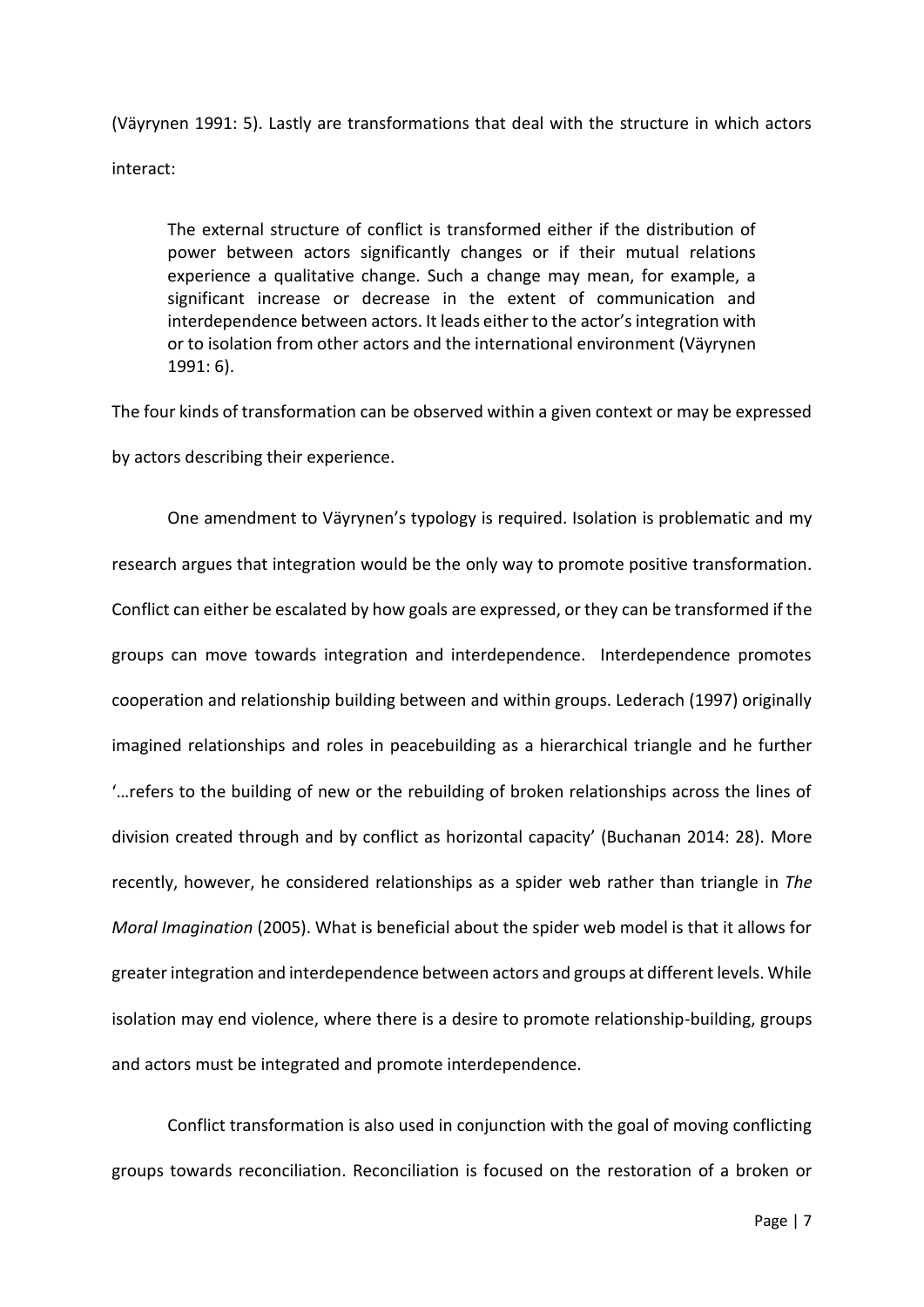harmed relationship to a positive one where there is mutual respect and trust through processes of 'acknowledgement', 'forgiveness', 'justice in some form' and measures to prevent a relapse in the future (Santa-Barbara 2007: 174-176). Lederach (2005) also believes that peace becomes a long-term, ever evolving process which is promoted by the local community. Reconciliation is a long-term goal which requires time in order to embed within a post-conflict society.

From this, one can identify three key criteria to determine whether the Irish model can serve as a tool for conflict transformation, as it becomes clear that a directly transferred model would not contribute to conflict transformation. With a focus on transforming violent expressions of conflict, any tool of conflict transformation must firstly assist in bringing about a more peaceful expression of conflict, with peace understood in accordance with Galtung's (1969) concepts of positive and negative peace. Since conflict transformation places a focus on groups moving towards integration and developing relationships (Lederach 1997; 2003; 2005), the second criteria which can be drawn from the theory is that tools of conflict transformation must result in transformation in at least one of the ways identified by Väyrynen (1991) with the amendment that there must be integration and not isolation. Lastly, conflict transformation aims to promote reconciliation, so the third criteria of conflict transformation must contribute to reconciliation.

## **Interpretive Phenomenological Analysis (IPA) and Conflict Transformation**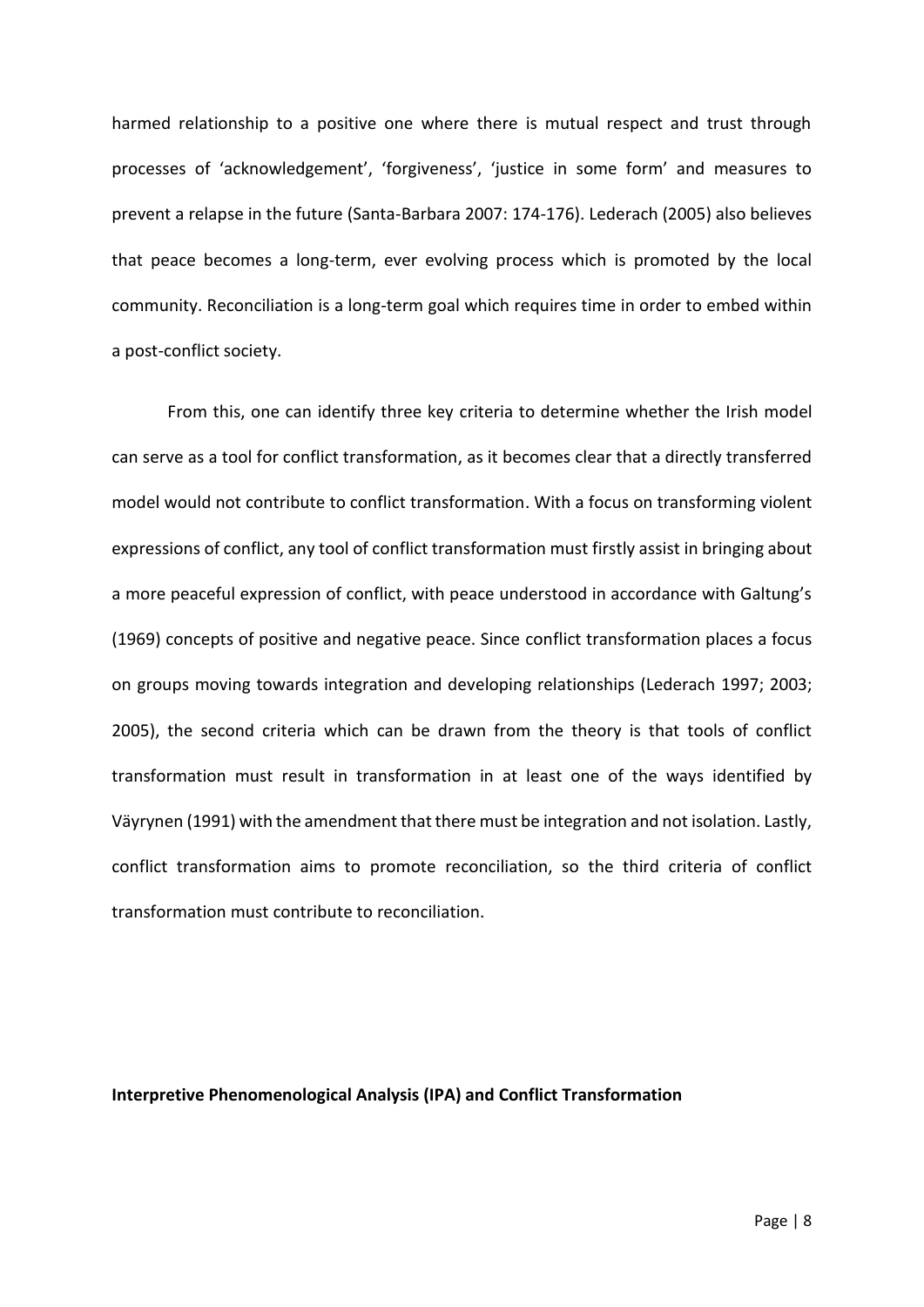The data for this paper comes from three interviews with members of the Basque nationalist left, the *izquierda Abertzale* that were conducted in the Basque Country in the spring of 2013. *Izquierda Abertzale* is a wide-reaching, umbrella term encapsulating social groups, trade unions, a political party, and a youth movement. The three men who were interviewed are members of the political party. While not a perfect term, this paper refers to this political party and these actors as the *izquierda Abertzale* or *Abertzales.* This is because the political party in question has experienced bans under Spanish counterterrorism laws. It has previously been known as *Herri Batasuna*, then revived as *Batasuna* and is currently *Sortu*, with current elected representatives serving as members of the *EH-Bildu* coalition. Interview subjects were selected for their leadership positions and for having a relationship with Sinn Féin, as the research seeks to understand how the Irish model has contributed to peace in the Basque Country. As a result the number of interviews is quite small, but the data which was collected was rich in quality and well-informed.

Interviews were semi-structured and asked open questions about the GFA, the peace process in Northern Ireland and in the Basque Country, their relationship with Sinn Féin and what value the Irish model held for them. Interviews were allowed to go in different directions depending on statements made by the person speaking and if time allowed. This was in line with the recommendations of Aberbach and Rockman (2002: 674), who support the semistructured or open-ended interview structure for elites, as they highlight that it works best when researchers are asking about complicated or lengthy themes.

Interpretative Phenomenological Analysis (IPA) as constructed by Smith, Flowers and Larkin (2009) was used to code interviews. IPA is a method found in psychology and is rooted in phenomenology, hermeneutics and idiography, and '...is usually concerned with experience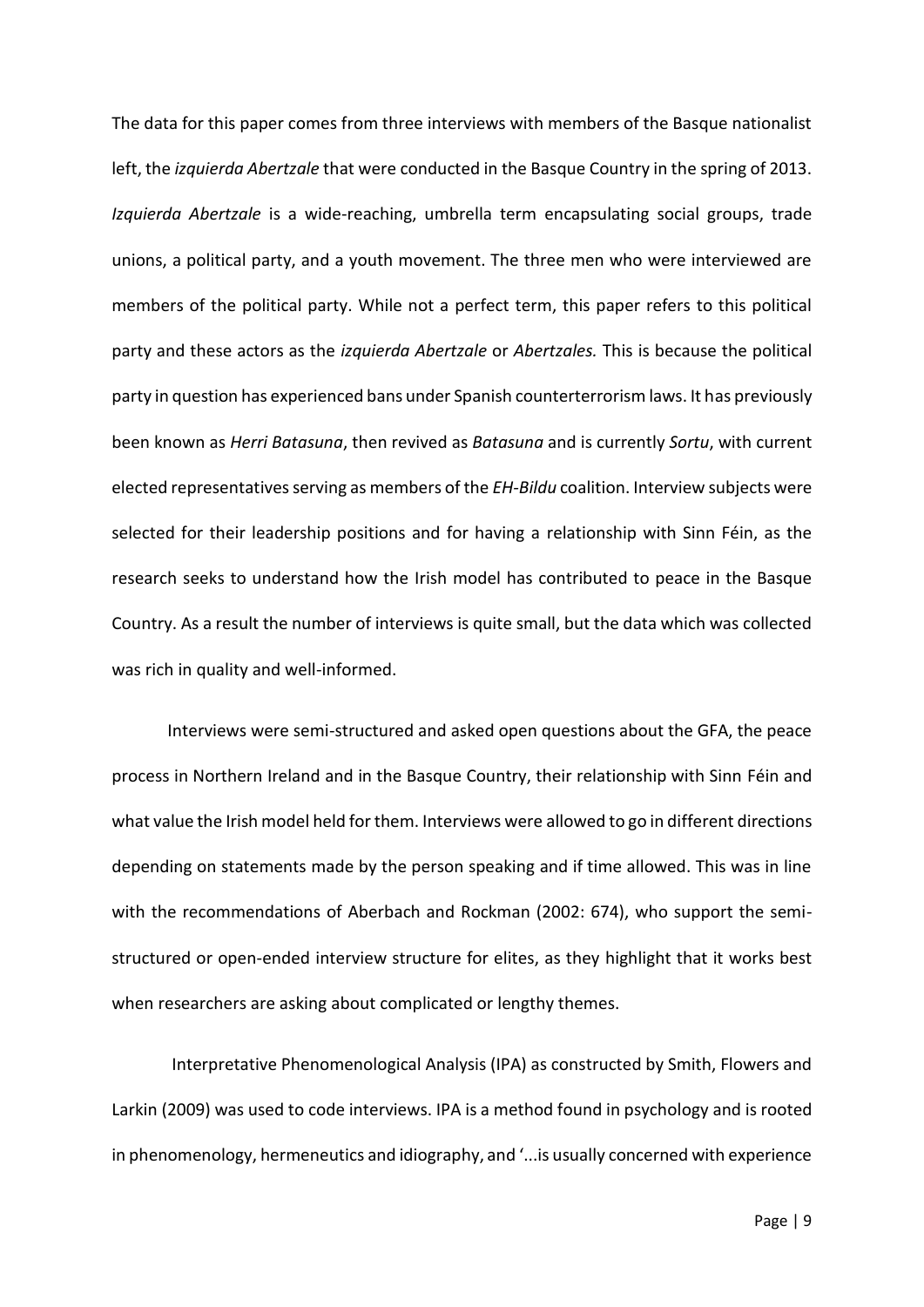which is of particular moment or significance to the person' (Smith *et. al*. 2009: 33). 'IPA is phenomenological in that it is concerned with individuals' subjective reports rather than the formulation of objective accounts' (Brocki and Wearden 2006:88). The authors define 'experience' using Dilthy's argument that any unit in time with meaning can be an experience and that multiple units over time are considered a 'comprehensive experience' (Smith *et. al.* 2009: 2). IPA is '…is committed to understanding how particular experiential phenomena (an event, process or relationship) have been understood from the perspective of particular people, in a particular context' (Smith *et. al*. 2009: 29).

In this research, the experiences under examination relate to the *izquierda Abertzale's* use of the Irish model in their attempts to end the violent conflict in the Basque Country. Themes from the findings are used to create a hypothesis which could be tested in other case studies, rather than attempting to make general claims at this stage. This approach is also in line with IPA's focus on the particular, as it is from the particular that general themes can be identified for theoretical development (Smith *et. al.* 2009: 31).

The analysis admittedly veers away from a traditional application of IPA as it engages with conflict transformation theory rather than psychology. Smith, Flowers and Larkin (2009: 5) accept that IPA can and has been used by other disciplines of the human and social sciences, but they argue that IPA is always '...psychological with a small *p*, as well as with a big P'. It would be inappropriate to undertake a psychological interpretation of the data as it is not the field within which the research operates. In addition to contributing to the wider debates on the Irish model, this methodology also suggests the adaptability of IPA to studies which are not necessarily psychological thereby, bridging the gap between theory and practice in peace and conflict studies.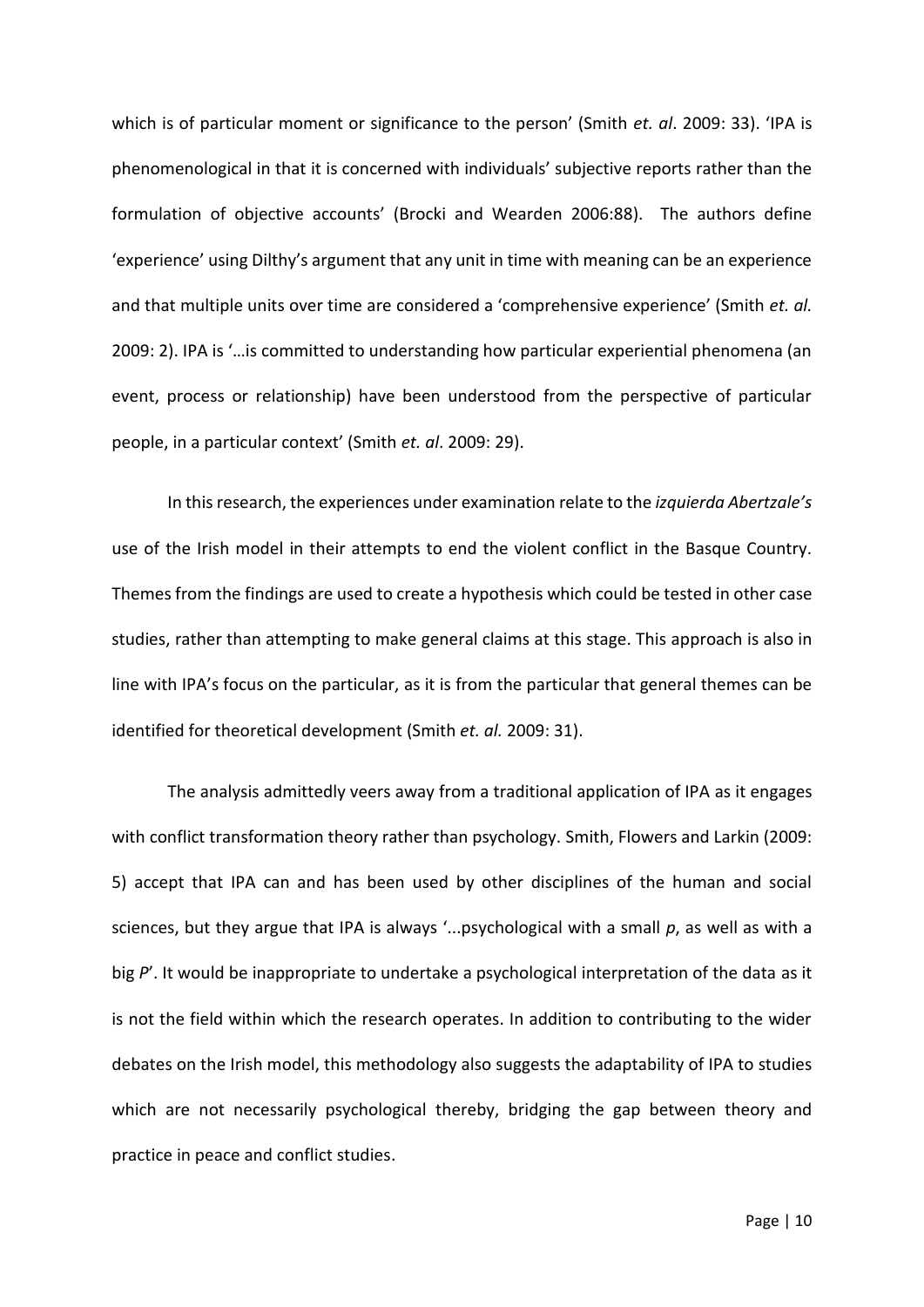#### **Overview of the Basque Conflict**

Attempting to date the start of the conflict in the Basque Country, requires recognition of the existence of a conflict between nationalisms (Rice 2013; Woodworth 2001) rather than a state security issue. Referring to the conflict as 'in the Basque Country' suggests that the conflict only has to do with the local actors in the region rather than involving the Spanish and (to a lesser degree) French governments. There are the additional challenges that narratives are politically charged and carry particular meanings within Basque society (Kappler 2013) and that identity in the Basque Country operates on a spectrum from 'Only Spanish' to 'Only Basque' with shades of in between also present (Moreno 2004). Moreno (2004: 36-40) discusses a dual identity which 'incorporates in variable proportions the regional (ethnoterritorial) identity and the national (state) identity', and finds that the Basques along with the Canaries are the most likely to have a stronger regional affiliation than other parts of Spain. Bray (2004:61) notes that definitions of Basque identity are divided with no common identity shared amongst the political parties. These challenges impact on the political divisions and tensions between the Spanish and Basque political forces, which Teresa Whitfield (2014) excellently captures in *Endgame for ETA.* As this paper is concerned with the *izquierda Abertzale* experience with the Irish model, it is not possible to detail these divisions; however, it isimportant to acknowledge that not all actors in the Basque Country would agree with this narrative of the conflict, or the suggestion that the Irish model could contribute to peace.

For the *izquierda Abertzale*, the narrative begins with ancient privileges of autonomy – called forals – which were protected until after the Carlist wars when they were abolished.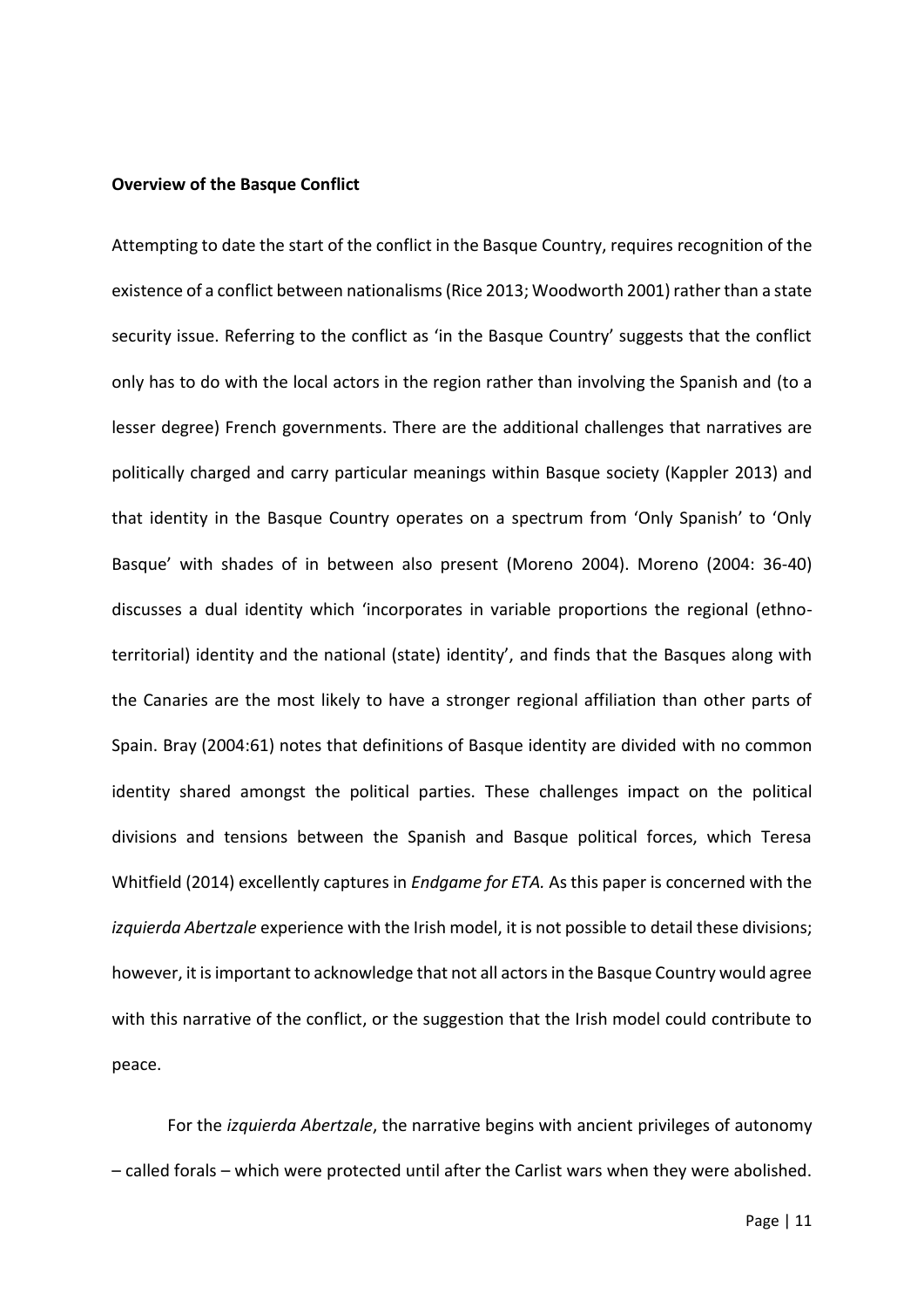Barrena (personal interview 22 April, 2013)<sup>4</sup> told me that there is a conservative streak in Basque nationalism due to their allegiance with the Carlists and the Second Spanish Republic, although the *Abertzales* argue these allegiances were determined by a strong desire to protect the foral rights rather than a loyalty to the leadership (Barrena 2013). During the Spanish Civil War, the Basque Country was one of the last places to fall to Franco, who then went on to implement a national identity of Spanish based on the Castilian language and culture.

ETA began as an intellectual group, but a spiral of violence broke out in the 1960s. When Franco died and Spain transitioned to a constitutional monarchy, the Basque Country was granted the highest level of autonomy in all of Europe. While autonomy and restoration of the foral liberties was the goal before Franco, post-Franco left Basque nationalism wanted nothing short of independence. This new goal resulted in ETA continuing its armed campaign against the state. ETA's campaign has been denounced as no longer a war for liberation or resistance against oppressive measures but rather as terrorism against a democratic state (Whitfield 2014; Goikoetxeta 2013; Woodworth 2001). ETA has denied this claim, although the ending of other conflicts around the world in addition to the new geopolitical context of the War on Terror has made it more difficult to justify the legitimacy of violence (Maillot 2005).

Over the course of the conflict, there have been various attempts to reach an agreement between the Spanish state and ETA, with Lizarra-Garazi and the Irish Forum being ones of particular note.<sup>5</sup> The Lizarra-Garazi period of time is named after the village in Navarre where the Declaration of the same name was signed in September 1998. The document was the outcome of the Irish Forum, proposed by *Herri Batasuna*, during which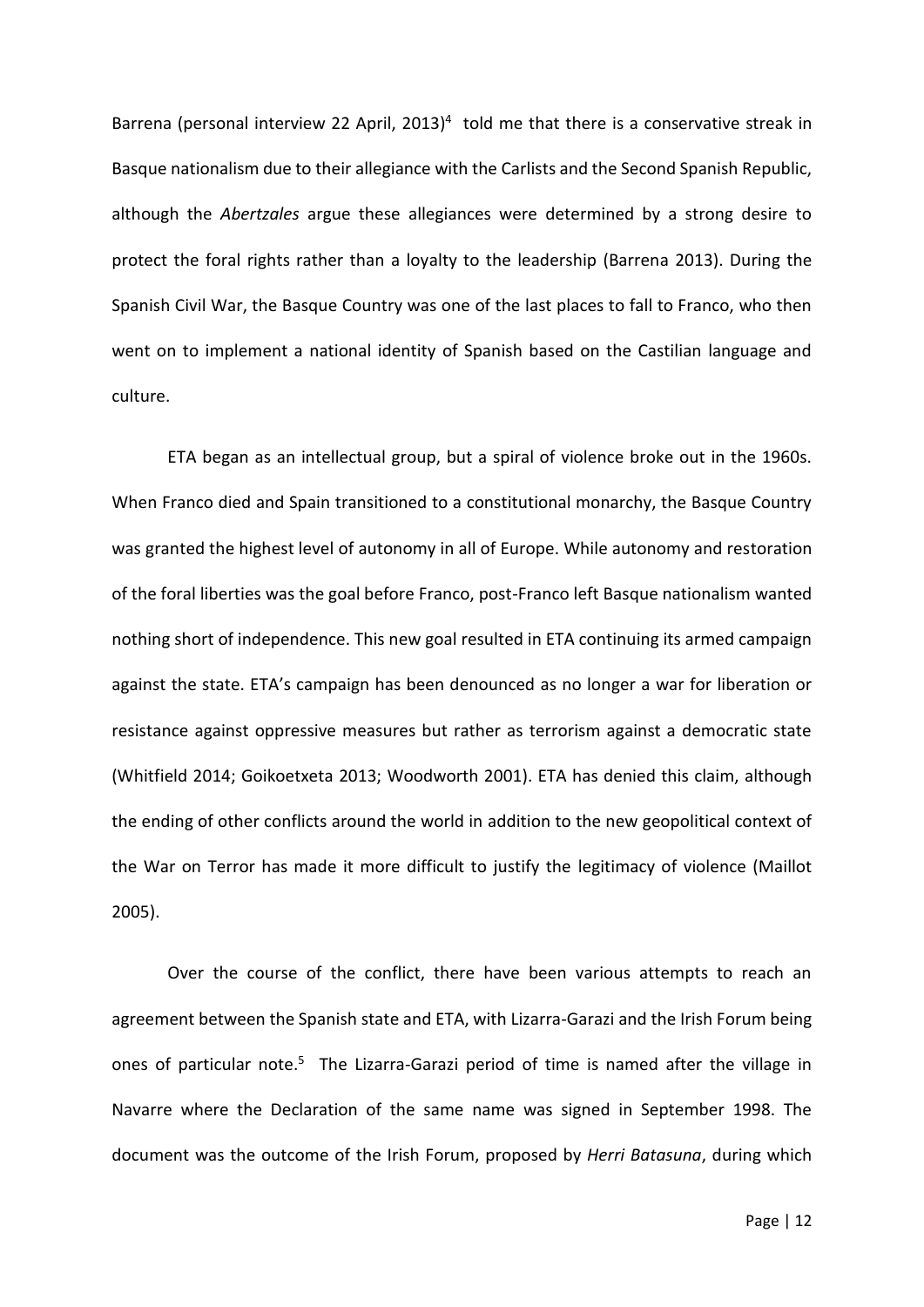various nationalist parties and movements within the Basque society discussed peace processes in Northern Ireland and the Basque Country. It would be difficult to overstate the importance of the Irish Forum in the history of the Basque conflict or how it demonstrated an attempt at a transfer of the Irish model to the Basque Country. In a two-page document, they presented an analysis of the GFA as well as offering a path towards peace in the Basque Country by adopting similar steps to those taken in Northern Ireland. The Declaration was met with a ceasefire from ETA which lasted for 18 months before collapsing, with blame placed on various actors. Despite this failure, the Lizarra-Garazi Declaration and Irish Forum were key moments in the *Abertzale* conflict transformation journey.

The current scenario in the Basque Country is a unique one which cannot be classed as a formal peace process but rather as a process of conflict transformation. 'We don't have a peace process, in terms of a peace process with two sides talking' (Urko Aiartza personal interview 30 April, 2013).<sup>6</sup> Although the Basque context has moved towards peace – with ETA beginning a process of disarmament with international verifiers in February 2014 and announcing a move towards dissolution in the summer of  $2014 - a$  lack of engagement between the State and the *Abertzales* will most likely not result in the necessary and sufficient conditions for an intractable conflict to move towards a process of reconciliation, which is the ultimate goal of conflict transformation.<sup>7</sup> This means that issues surrounding prisoners, truth recovery and the past are allowed to fester within society. At the same time, the Basque Country is experiencing profound transformation of the conflict in the sense that the question of ETA's violence has been removed from the context, and the legalization of *Sortu* has helped create space in the political arena for the *izquierda Abertzale* to engage. Indeed, it took Northern Ireland a number of years to reach the stage where the GFA became possible, so it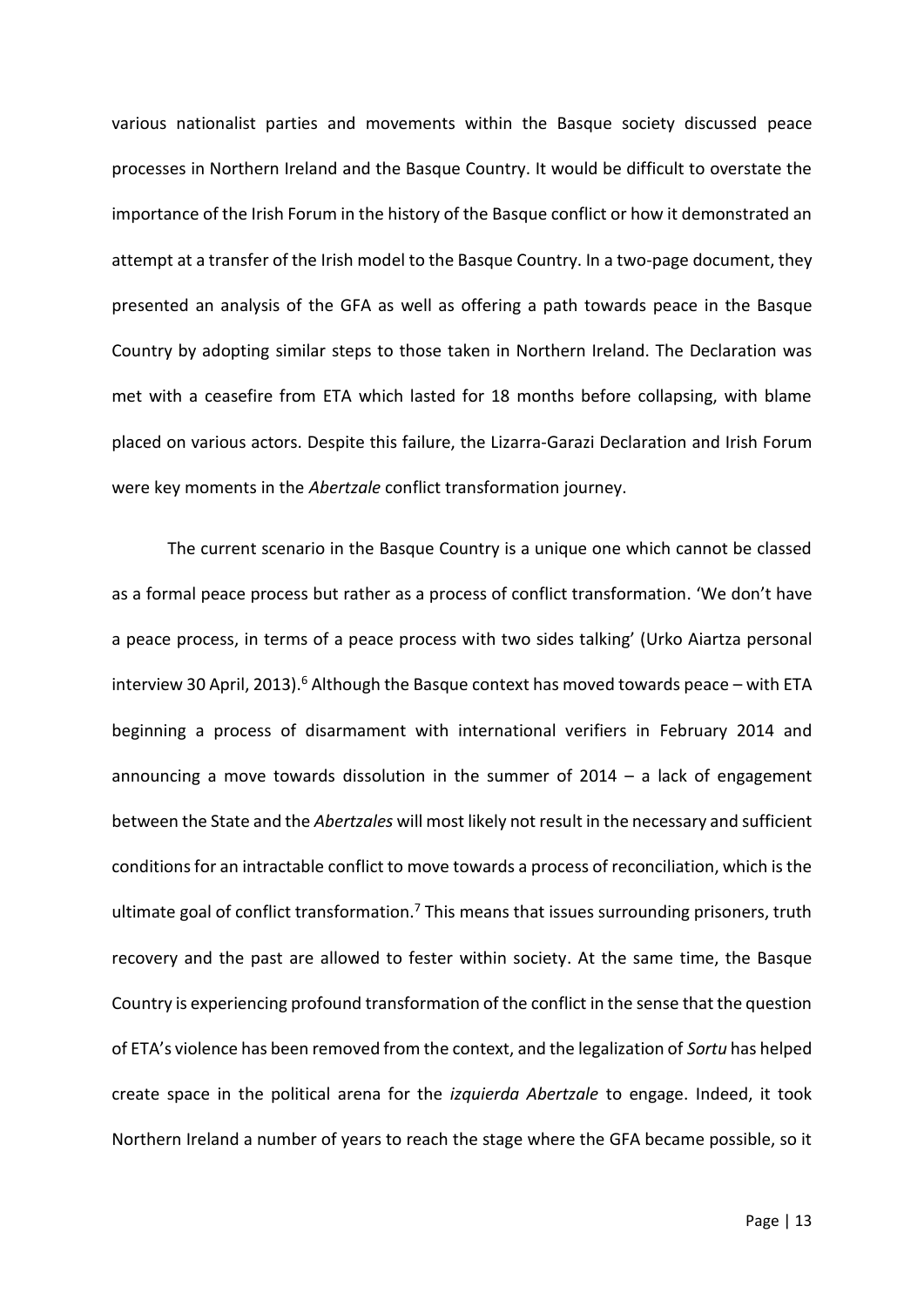could be premature to be critical of the current scenario in the Basque Country for not reaching a similar stage just yet.

While the *izquierda Abertzale* have looked to Northern Ireland, there are those who are critical of adopting the Irish model in the Basque Country (Bew *et. al.* 2009; Alonso 2004, 2001). Alonso (2004, 2001) ignores key historical developments in Republican strategies, including the 'greater linkages between' Sinn Féin and the IRA come the mid-1970s which are noted by Tonge *et. al.* (2011: 7) or the impact the 1981 Irish Hunger Strike had on Republican attitudes towards electoral politics. Alonso's work is further coloured by his choice of some interview subjects; Anthony McIntyre, on whom he relies (Alonso 2004, 2007), is a wellknown dissenting voice on Sinn Féin's entrance into mainstream politics and continues to be heavily critical of mainstream Republican decisions. His support of the argument that the IRA was defeated contradicts the military stalemate argument, or 'ripeness' (Zartman 2000, 2003), which others accept and support (e.g. Dixon 2012; Neumann 2003), and of which even critics have given due credit as a means of explaining 'top-down' interpretations of events (Tonge *et al.* 2011: 15). Bew *et al.* (2009) also offer their interpretation of the success of Northern Ireland to a defeated Provisional IRA, and that the Lizarra-Garazi Declaration was the product of a 'flawed and self-interested' (Bew *et al.* 2009: 250) understanding of the landscape in Northern Ireland that eventually made the GFA possible. This paper questions their findings, arguing that they come from a particular, conservative position that does not account for the evolution in the thinking of the *izquierda Abertzale*, particularly in light of events since 2010.

In addition to those critical of questions of stalemate, there are those who challenge the nature of the violence of ETA. As previously noted, while the Basque nationalists and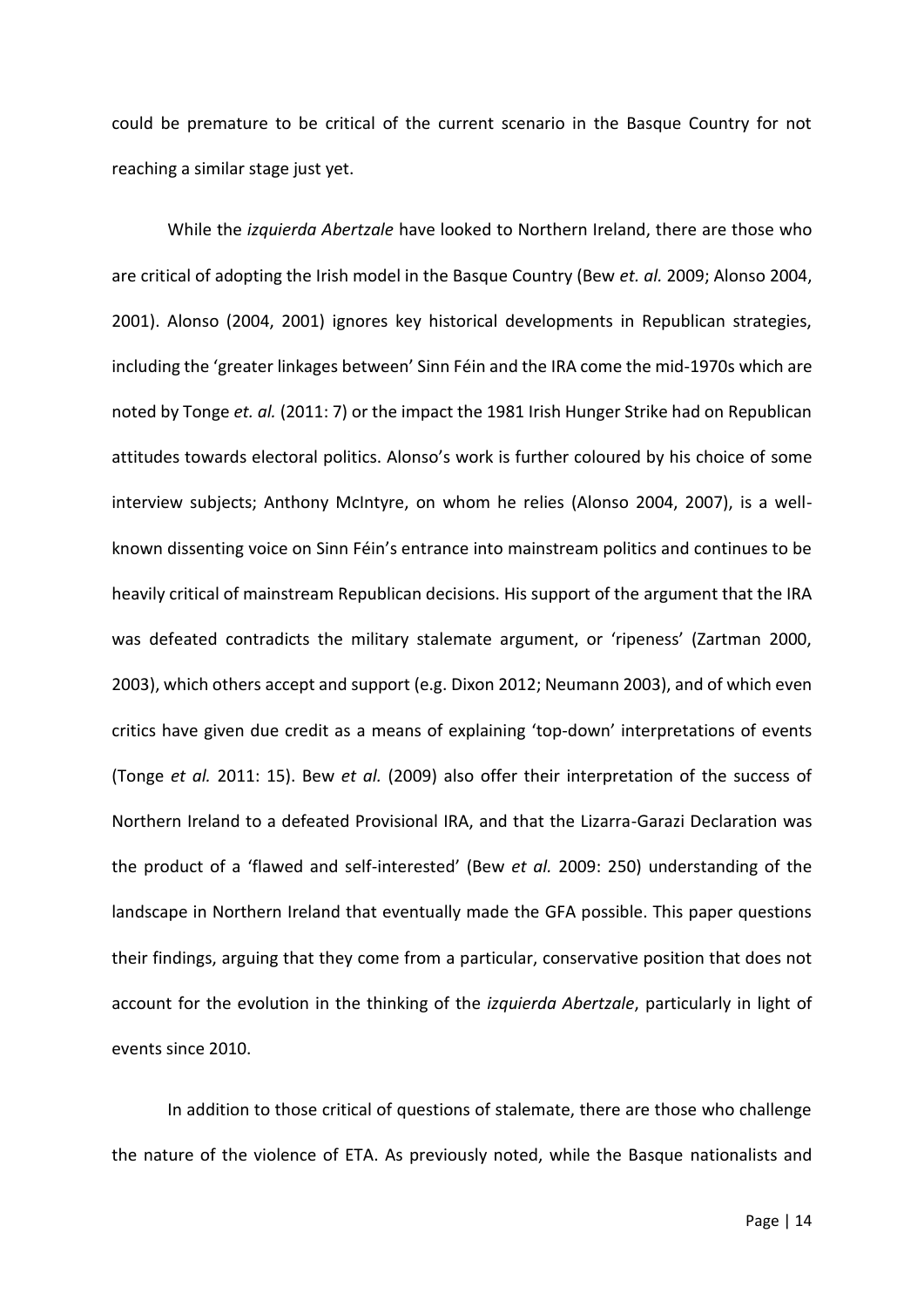others within society do acknowledge the existence of a conflict in need of transformation as a reality (Whitfield 2014: 224), the others argue that there is no conflict but rather a terrorism, or security, issue. Sometimes, this discourse can be slightly sympathetic to ETA under Franco's oppressive regime, but following the democratic transition, ETA's actions have grown intolerable (Whitfield 2014; Goikoetxeta 2013; Moreno 2004; Keating 2001). The War on Terror era also contributes to this discourse and framing, which supports the Spanish state's approach to the ETA problem by implementing the Parot Doctrine which instructs strict punishments for anyone convicted of being a member of ETA or of 'glorifying terrorism' (including a policy of dispersal which results in prisoners being housed in prisons outside of the Basque Country including as far as the Canary Islands), in addition to banning the political party Batasuna and other movements which fall under the *izquierda Abertzale* umbrella. This framing has also created critics of applying the Irish model, who argue that the contexts are very different due to ETA's political violence continuing during post-Franco democracy compared to Northern Ireland's violence occurring in a context where not all citizens had full rights (Goikotxeta 2013).

Despite developments and a shift in the *izquierda Abertzale* towards a political strategy, the context of the Basque Country begins to suggest that a direct transfer of the Irish model would be inappropriate. This brief overview of the context of the Basque Country is one that is rather different to the Troubles in Northern Ireland, where there were multiple sides fighting with and against each other. Additionally, while the territorial question in Northern Ireland is in regards to unification with the Republic of Ireland, the *izquierda Abertzale* movement has sought the creation of an independent, united Basque Country which does not have a modern historical precedent in the same way as Ireland. These are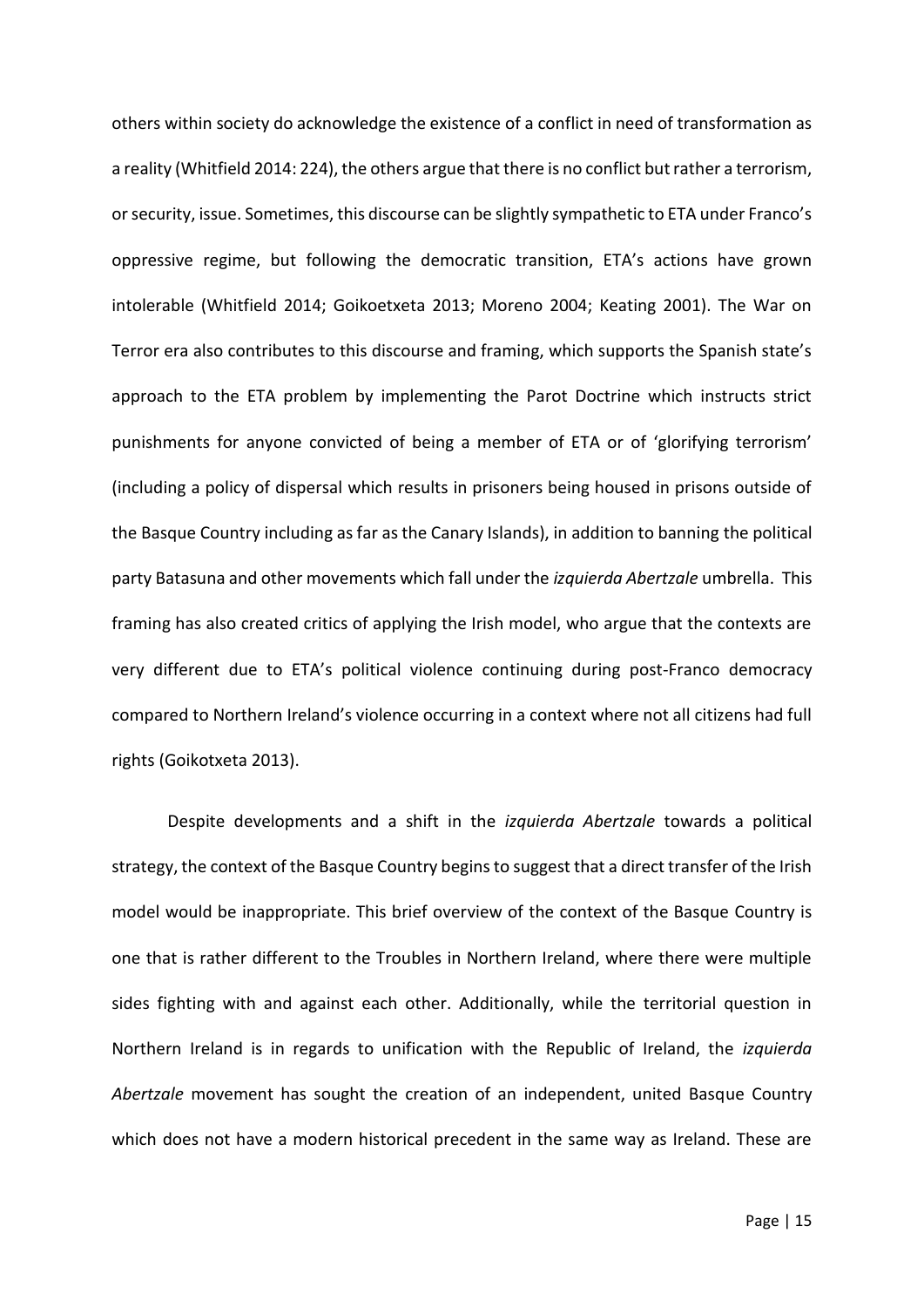major contextual differences, which challenge the appropriateness of implementing an agreement in the same vein as the Good Friday Agreement. However, as was noted previously, the political actors of the *izquierda Abertzale* have had a long-standing relationship with Sinn Féin, and the Irish Forum publically demonstrated an intention to apply the Irish Model to their own context. This implies that, despite these contextual differences, there is some value to looking towards the Irish model. Here the paper begins to consider what this might be, based on the themes which came from coding.

## **Learning not Applying: Exploring the Abertzale Experience of the Irish model**

The paper now turns to presenting the themes found in the interviews. Interviews were coded in full with emergent themes identified before approaching the next transcript. Once this process was complete, each transcript had its emergent themes considered for connections in order to create 'Super-ordinate themes' in line with IPA methodology (Smith, *et al*. 2009: 92-100). The first super-ordinate themes are temporal ones, defined by the events of the Lizarra-Garazi Agreement period of time and the current peace process which began with ETA's most recent ceasefire in 2010 (and more formally launched in 2011 with the Aiete Conference and Declaration after which came a re-affirmation of the permanency of ETA's ceasefire). Under these two themes came other super-ordinate themes which focused on the Irish model and its influence in the Basque peace process at that time. These themes were compared across interviews, in order to begin to interpret the experience of the Irish model. It becomes clear that in the time between the Lizarra-Garazi Agreement and the current scenario, there was a shift in how the *Abertzales* utilized the Irish model in their own attempt to find a resolution to their conflict. This shift includes not only a focus on the wider Irish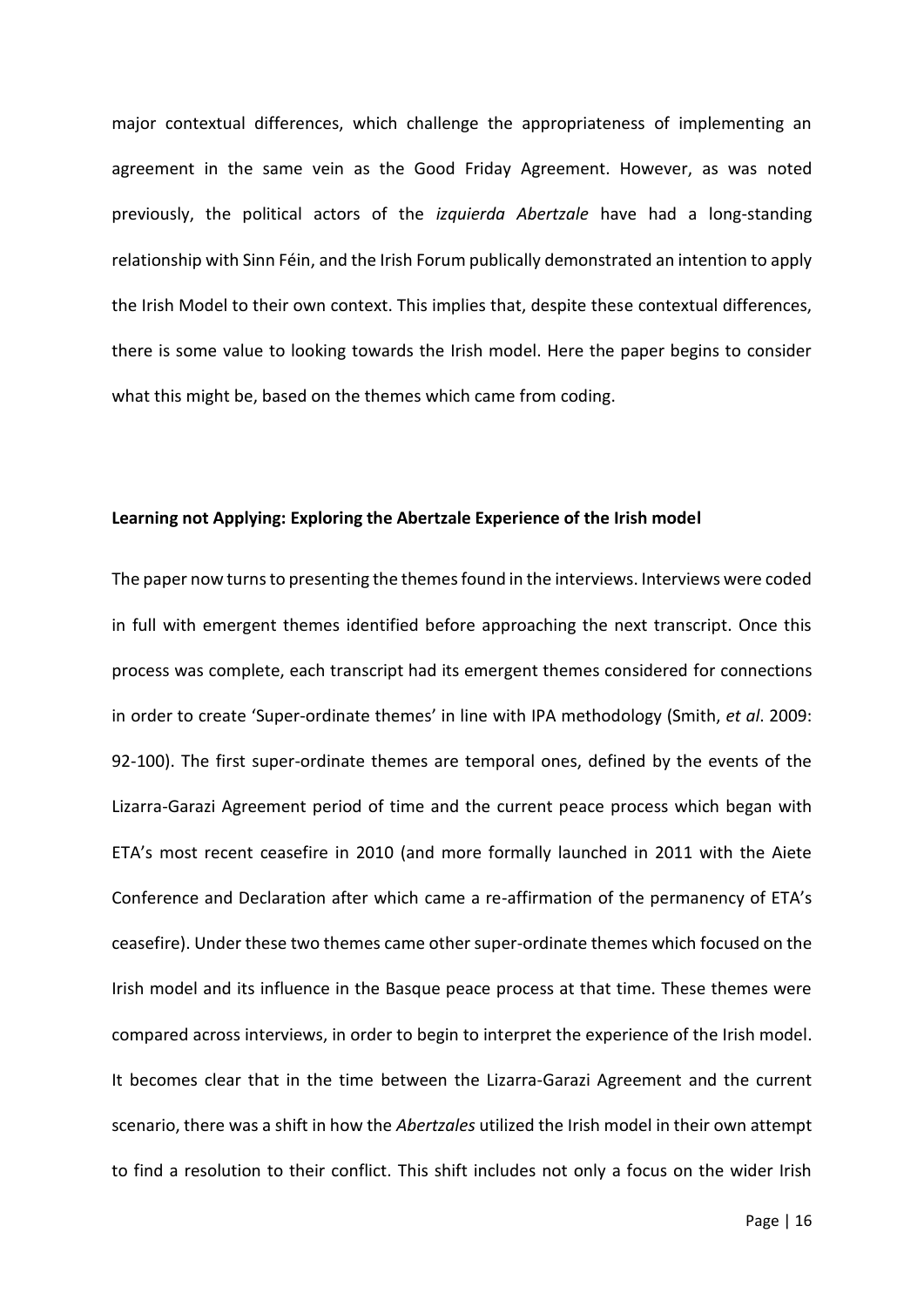model as a process of transformation but also how it has been used as a learning tool instead of as something to be applied.

While interviews did not ask about Lizarra-Garazi directly, it was a significant moment in all three interviews. During coding, the key themes which came out of these sections of transcript were: Lizarra-Garazi as a turning point, Lizarra-Garazi as a product the Irish Forum, the GFA as inspiration and Lizarra-Garazi Declaration as an application of the Irish model.

The Lizarra-Garazi Declaration marked a major turning point in the Basque conflict because it began to suggest a new way of approaching conflict for the *izquierda Abertzale* and ETA. Gorka Elejabarrieta (personal interview 9 April, 2013)<sup>8</sup> noted that prior to the Irish Forum and the Declaration:

…the methodology of our movement was that there was a political conflict going on in the Basque Country. That in order to solve that political conflict, there should be a negotiation process, but that negotiation process should take place between ETA and the Spanish state.

This was the framework for the back channel talks which occurred in the late 1980s in Algeria ('the Algerian Connection') which failed to produce an agreement. There was a move towards engagement with other political and social actors in the Basque Country (Elejabarrieta 2013) because of this initial failure. This is reflected in the signatories of the Lizarra-Garazi Declaration which included predominantly  $-$  although not entirely  $-$  nationalist political parties, trade unions and social groups. This change in "methodology" or strategy was a product of the local context, although the wider international context was also shifting with the collapse of the Soviet Union and other liberation movements around the world reaching peace agreements (Elejabarrieta 2013). The Lizarra-Garazi Declaration highlighted a lesson the *Abertzales* learned from Northern Ireland: political conflicts require political solutions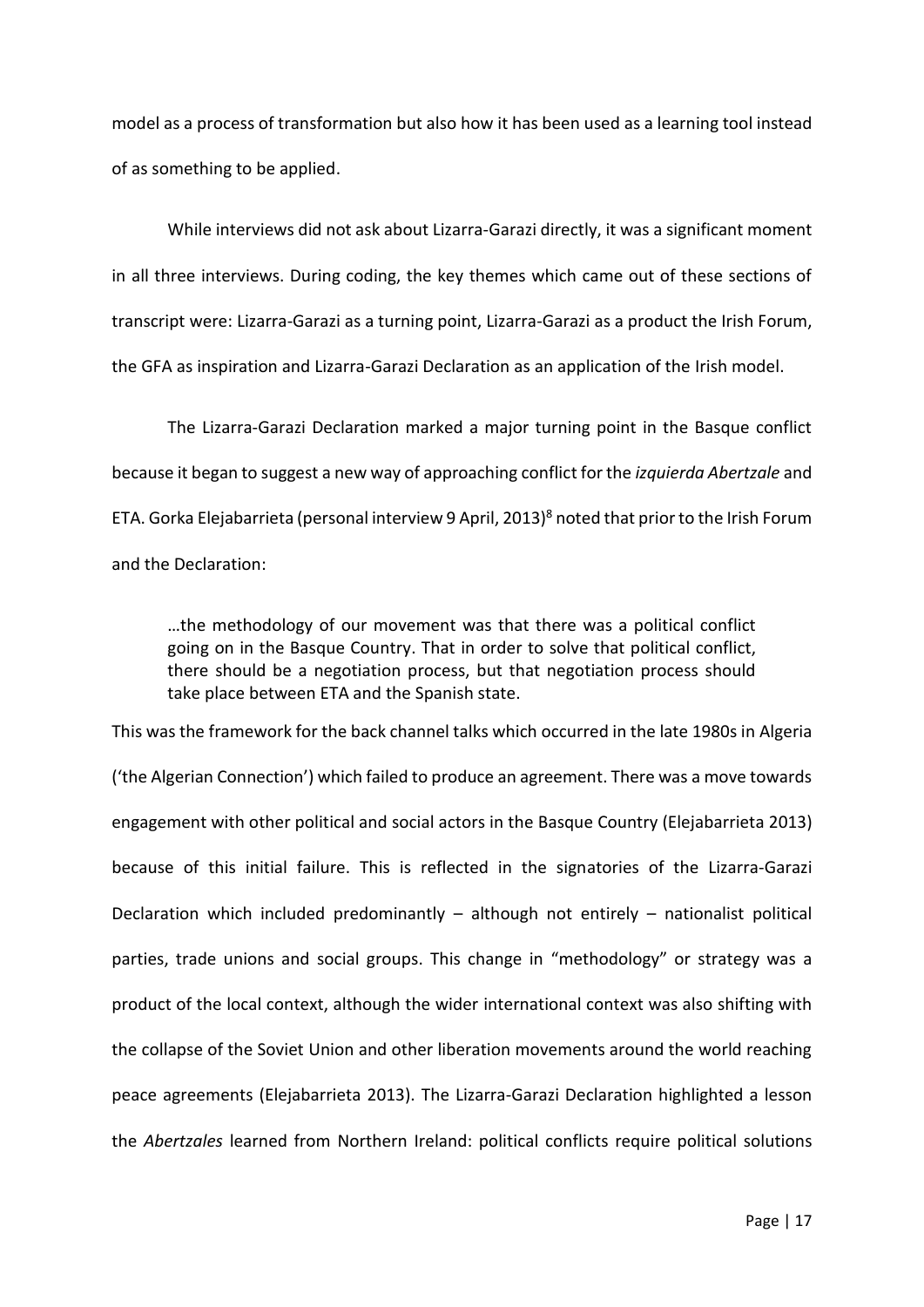(Barrena 2013). It was the beginning of moving towards 'a new paradigm' within the Basque Country (Aiartza 2013), but it also marked a change in how the *Abertzales* saw Sinn Féin and Northern Ireland. Aiartza (2013) notes, '…there was a shift on the way we were looking to the Irish struggle because basically until that it was just a kind of solidarity of peoples in struggle'. This issue suggests that while there were key internal factors which were influencing the move towards the Lizarra-Garazi Declaration occurring within the Basque Country, the GFA did carry some influence in the sense that it was part of a shifting international context and it also challenged the nature of the relationship between Sinn Féin and the *Abertzales*.

Although the Lizarra-Garazi process is a turning point that accounts for the local context, the fact that Lizarra-Garazi was a product of the Irish Forum confirms the heavy influence of the GFA on this process. The significance of the Irish Forum cannot be denied, and much like the Lizarra-Garazi Declaration was mentioned in all three interviews. Herri Batasuna proposed the forum (Aiartza 2013) during what was a very difficult time for Basque nationalist politics after the kidnapping and killing of a *Partido Popular* (PP) councillor by ETA (Barrena 2013). The forum brought together different parties to study the GFA (Barrena 2013) with the goal of "...import[ing] the lessons from Ireland to the Basque Country" (Elejabarrieta 2013). Sinn Féin members came and explained their peace process at the forum (Aiartza 2013; Barrena 2013; Elejabarrieta 2013), which potentially marks the start of public knowledge transfer on conflict resolution. From this discussion 'evolved' (Elejabarrieta 2013) the Lizarra-Garazi Declaration. The Declaration as a product of the Irish Forum demonstrates how influential the GFA and peace process in Northern Ireland was for the Basque conflict in 1998.

The influence of the GFA can be divided into two categories, the first being the Agreement as 'inspiration' for negotiations in the Basque conflict. This theme is an abstract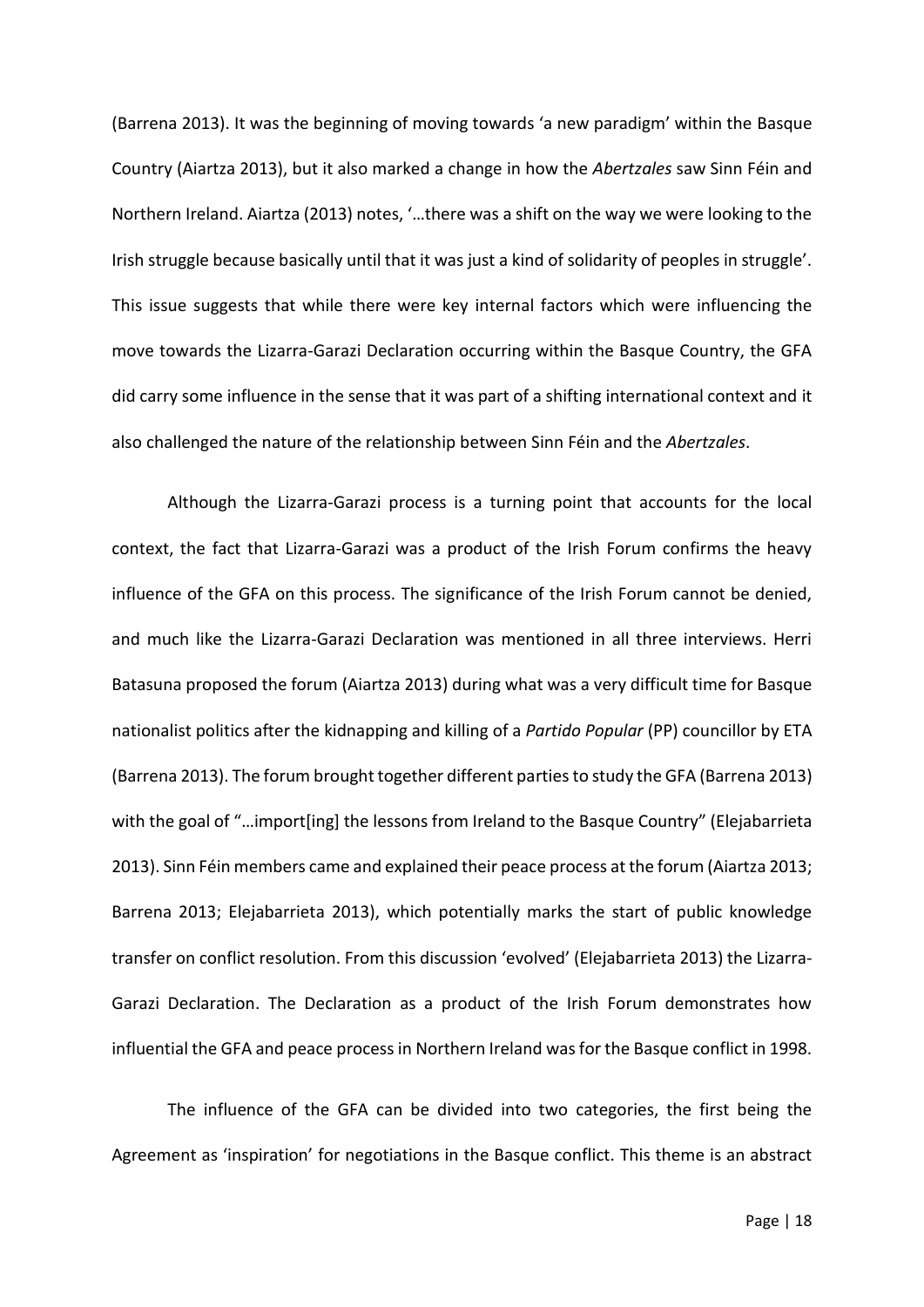one that came from two of the three interviews. Elejabarrieta (2013) shared an anecdote of an early meeting between Sinn Féin and the *Abertzales* which left them convinced that their peace process would be simple and quickly developed in comparison to Northern Ireland, buttheir engagement with the GFA proved them wrong and showed them how dialogue can work in the most difficult of conflicts. Barrena noted, "And the Good Friday Agreement brought some light to the Basque situation because it initially showed that even coming from very tough situations, solutions were possible through dialogue, inclusive positions and the use of politics" (. These sections of transcript suggest that although Northern Ireland was seen as more intractable than the Basque Country, their ability to reach an agreement in their peace process encouraged the *izquierda Abertzale* to transform their own conflict. The peace process in Northern Ireland offered inspiration due to the fact that because of their relationship with Sinn Féin, the *Abertzales* were able to observe closely the work leading up to the Agreement (Barrena 2013). This served as inspiration as it suggested some of the challenges a movement may face when entering into a non-violent, political strategy. Northern Ireland nearly served as a "laboratory" (Barrena 2013) in that the *Abertzales* were able to watch the events occurring. The GFA, as inspiration for negotiations in the Basque conflict, again confirms that there was a major influence at this period of time coming from Northern Ireland, although inspiration can only encourage persons to act within their own scenario.

In the Lizarra-Garazi period, however, the Irish model served not only as inspiration but also for its application in the Basque context. As already discussed, the Declaration was a product of the Irish Forum, which was focused on the facts and contents of the GFA with the goal of implementing parts of it in the Basque context (Barrena 2013). The focus of the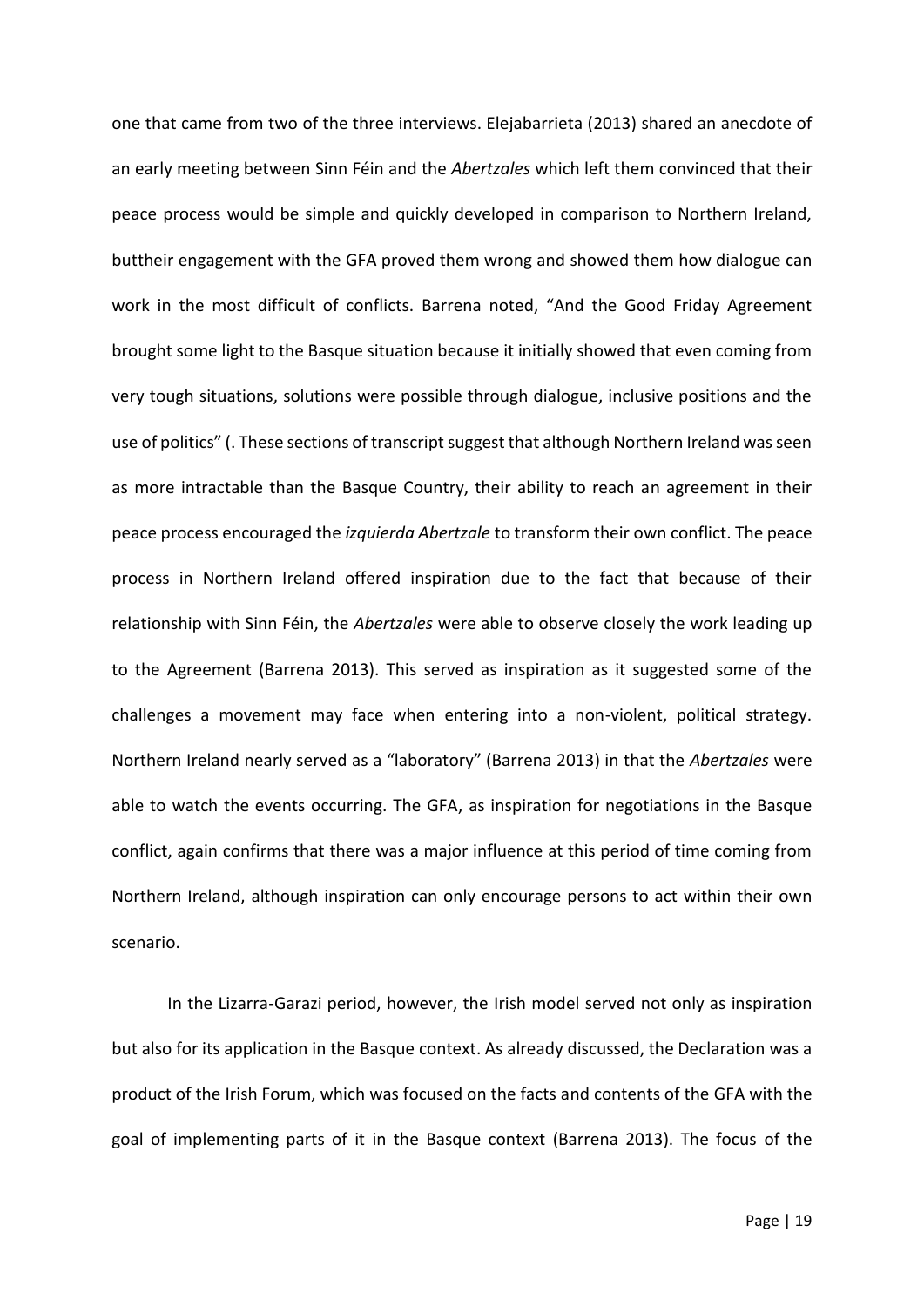discussion during this time was "on the facts that happened" (Aiartza 2013), in the Irish context and what might work in the Basque context. Although the Declaration was only two pages in length, the second page was a plan for implementing lessons from Northern Ireland entitled 'Potential application in Euskal Herria'. While this section of the agreement contains multiple phases which are less about the contents of the GFA and more about the unconditional and inclusive nature of the talks that created it, a sub-section entitled 'Keys of resolution' includes the need to 'respect the plurality of Basque society' in order 'to make democracy more profound in the sense that it gives the citizens of Euskal Herria the last word to decide the future, and the parties respect the decision'. These 'keys of resolution' are clearly translations of the GFA's recognition of a person's right to British, Irish or both identities, as well as the method of a referendum to determine the future status of Northern Ireland and the principle of consent. (These keys are acknowledged in points 4 and 6 under the 'Factors that propitiated the Peace Agreement in the north of Ireland' section of Lizarra-Garazi). Both the interviews and the text of the Declaration support the Irish model as application theme during this period in the Basque process of conflict transformation.

The Lizarra-Garazi Declaration may have failed to bring a lasting peace agreement to the Basque Country, but it does play a key role in helping researchers understand the influence of the Irish model to conflict transformation. The GFA had a major impact in the Basque Country by helping bring about a turning point and an agreement rooted in the study of it. Furthermore, it functioned as an inspiration for further discussions, while also possessing the potential to be applied in a different conflict. The paper will return to these themes in the following discussion section, but now it is necessary to turn attention to the current peace process in the Basque Country to prove the value, albeit different, of the Irish model.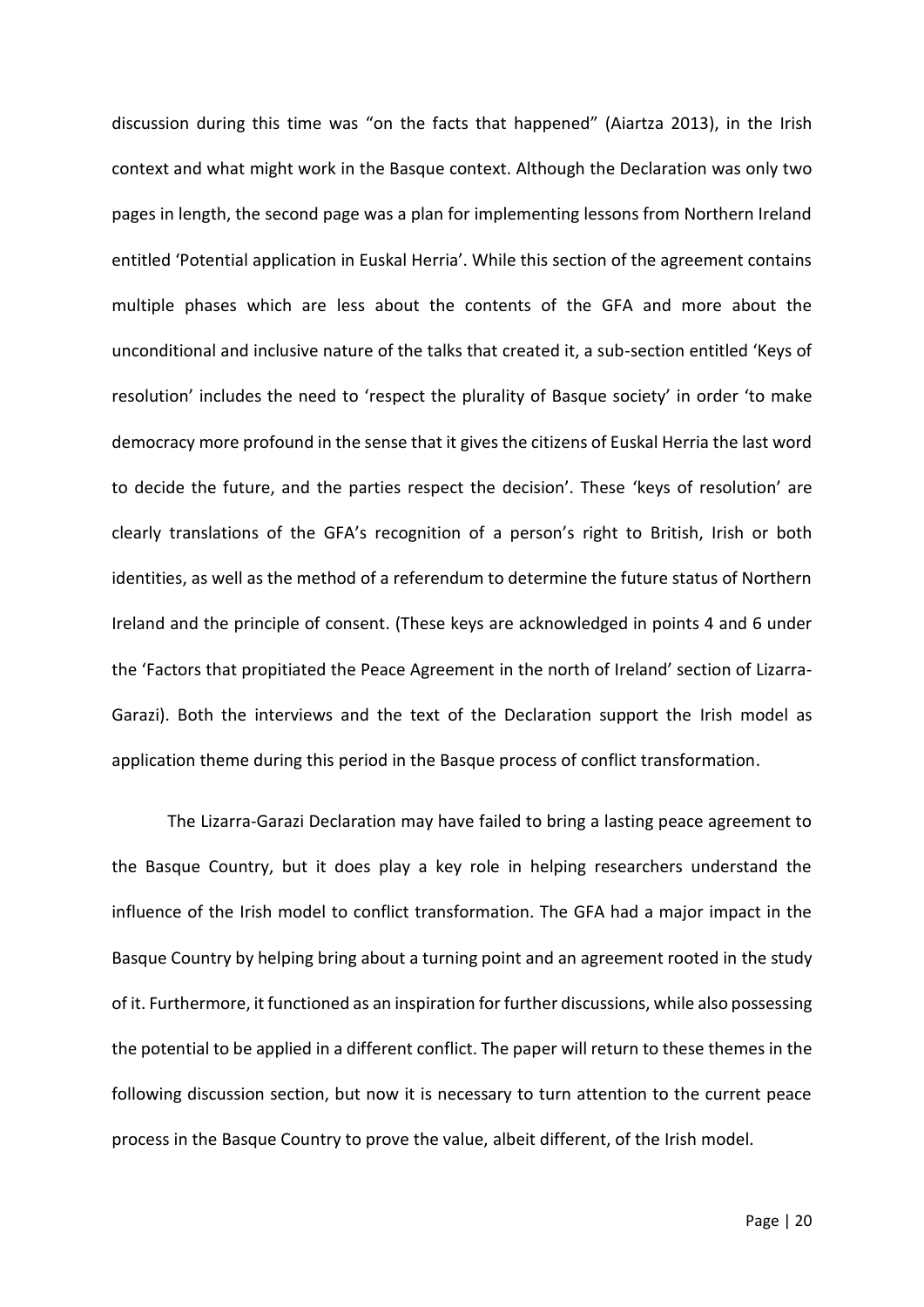As previously stated, the current scenario strays from the traditional notion of a peace process. The current peace process, or 'political process' (Barrena 2013) undertaken by the *Abertzales* is very much at this point in time a unilateral one. It is based on the belief that while the Spanish and French Governments refuse to engage, the *Abertzales* can still bring the Basque Country towards a scenario where the question of independence is not fought with weapons but with electoral politics (Aiartza 2013; Barrena 2013; Elejabarrieta 2013). There is a real commitment to shift towards a "totally unarmed, totally democratic strategy" (Barrena 2013), rooted in the permanent ceasefire of ETA in 2010 which was based on a unilateral decision made by the entire *izquierda Abertzale* movement (Elejabarrieta 2013; Aiartza 2013; Barrena 2013). In addition to the agreed method of reuniting Ireland established in the GFA, this current process has parallels to the September 2014 Scottish referendum (Elejabarrieta 2013). With the failure of the Lizarra-Garazi Declaration, it would be understandable for the *Abertzales* to have abandoned their analysis of the Irish model. This is not the case; rather, the themes suggest that the Irish model still plays a role in the Basque Country but with a different approach towards it, serving as a precedent from which to learn. The themes reveal a new purpose for studying the Irish model and give a sense of the Irish model as a precedent of conflict transformation, the Irish model as a learning tool and the Irish model as one of many international precedents or learning tools for conflict transformation.

The approach that the *izquierda Abertzale* now take when studying the Irish model demonstrates an important focal shift from their previous attempts at conflict transformation which have drawn from it. All three interviews raised objections towards the direct application of the model: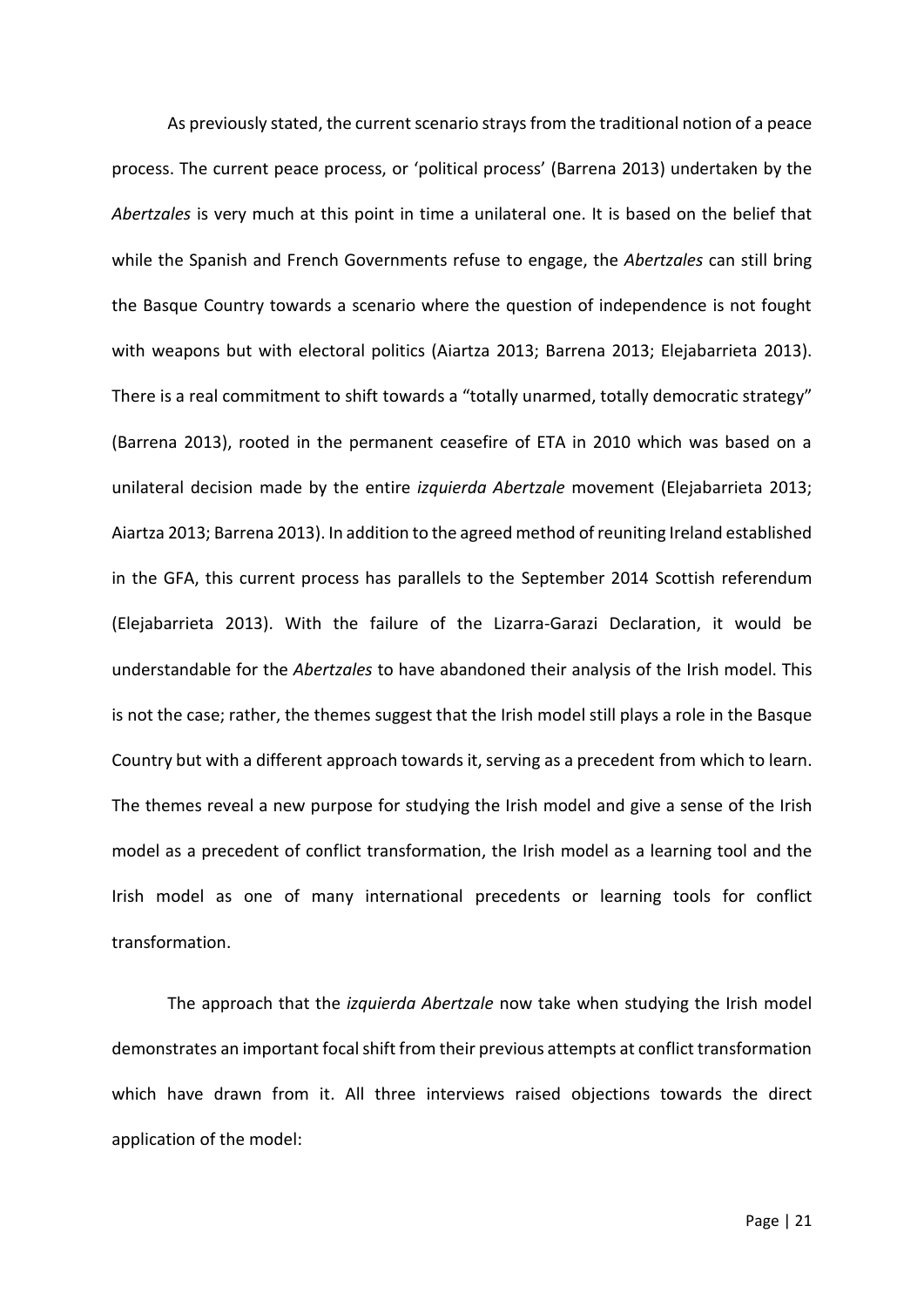There is no one-size-fits-all formula [to conflict resolution] (Elejabarrieta 2013).

…and I think that sometimes people think that you can more or less do what they did. And that doesn't work (Aiartza 2013).

…transplantation of solutions from countries to countries, that doesn't work (Barrena 2013).

While the Lizarra-Garazi Declaration was never a complete transplantation of the Irish model, it did have a greater emphasis on mimicking steps and aspects of the peace process and the GFA than these three quotes suggest. A shift of focus has been a key development over time, as Aiartza (2013) noted, "…we have passed from…an understanding or learning of the Irish process in terms of facts, history, dates, terms, agreements and so on to try to understand…the driving forces behind this, which basically could be useful to us.". These "driving forces" aid in the development of their "own process" (Barrena 2013), although there are elements from the Irish model such as the Mitchell principles which have been borrowed (Aiartza 2013). This approach does not mean that there is a complete resistance towards using steps taken in the Irish model, but those which are deemed applicable are traditional tools of conflict resolution which cannot be deemed unique to Northern Ireland. They include "…dialogue, negotiations...[these] principles are valid for every process we believe" (Elejabarrieta 2013). This shift in how the *Abertzales* approached the Irish model highlights the significance and contribution it can make, albeit in a more indirect way as a tool of conflict transformation.

This alternative approach means that, rather than serving as inspiration and application, the Irish model has become a precedent for action. It is an example of what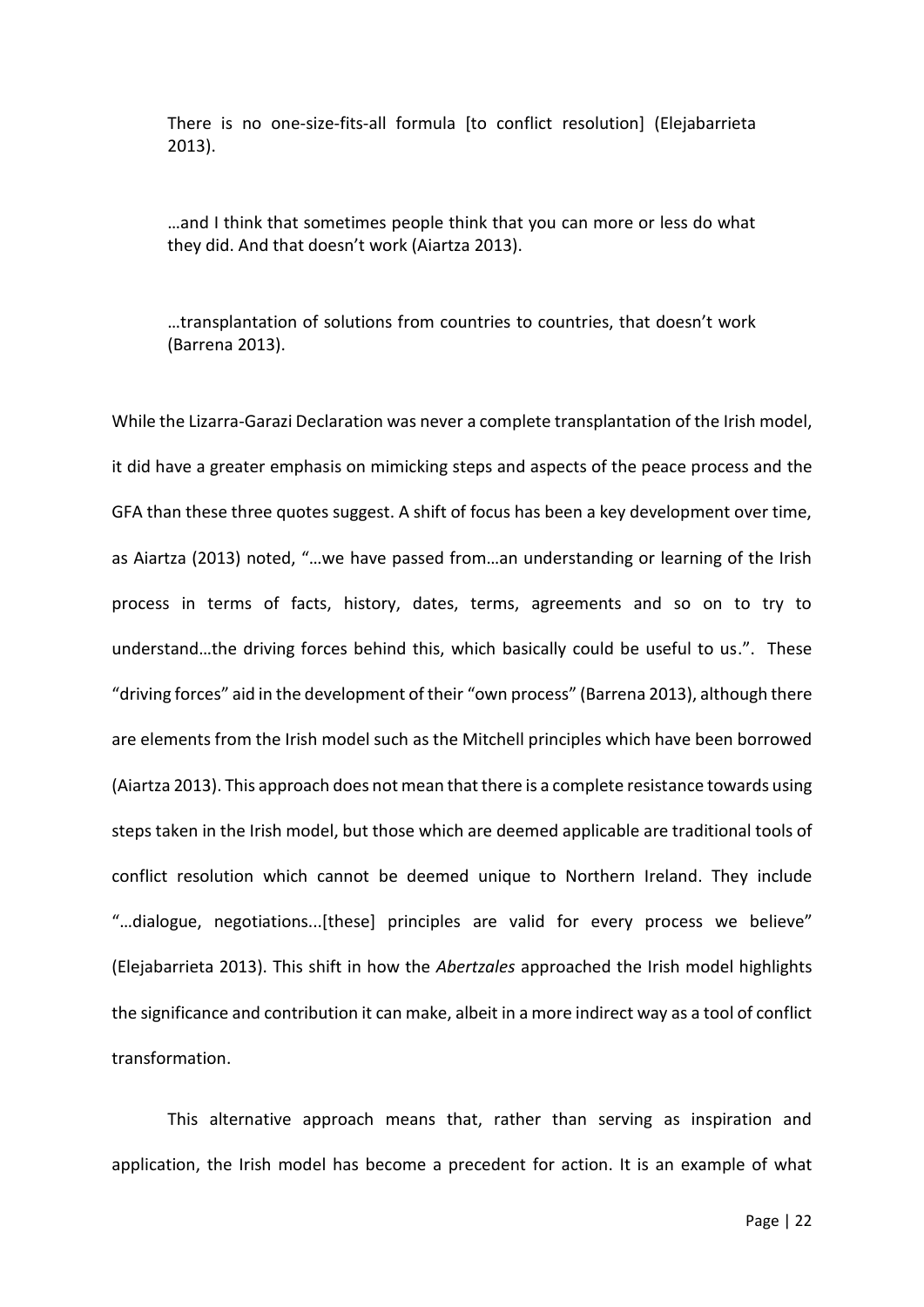challenges might arise when attempting conflict transformation (Elejabarrieta 2013) as well as how a referendum can work across multiple jurisdictions (Barrena 2013). The Irish model, as well as the South African TRC and transition from apartheid, lend themselves to other areas seeking to transform their conflicts, as Elejabarrieta (2013) stated:

…before there was nothing, and now there is [a] wide branch of academic perspectives, international institutions that deal with such issues. Different processes that have had a good result, to which you can look, learn and then do your own homework and do your own process.

The Irish model serves as precedent not only in the Basque country but also 'for conflict resolution in contemporary history' (Barrena 2013).

And deeply connected to the Irish model as precedent is the Irish model as a learning tool. It is a learning tool because, firstly, it is an example which can be studied and, secondly, there are lessons which can be drawn from the narratives of actors' experiences with it. The Irish model continues to promote the idea "…that from inclusive talks, good things and good deals and agreement…can arise" (Barrena 2013). An analogy offered by Barrena (2013) was learning to drive. If a person could have someone in the car who knows how to drive, "somebody that has learn[ed] from others and knows also how to [teach]…it's much easier.". The learning process here is interactive, with someone sharing their expertise and offering advice which another can decide how best to use. This raises the second aspect of the Irish model as a learning tool: some of the specific lessons Northern Ireland has given the Basque Country. Some of these lessons do engage with similarities in context, such as the questions of the right to decide, the principle of consent and partition. A majority of these lessons, however, are not unique to the Irish model, such as keeping everyone on board, internal cohesion, determining "which elements are just tactical and which are principle" (Aiartza 2013) and the management and practice of democracy (Barrena 2013). Even were these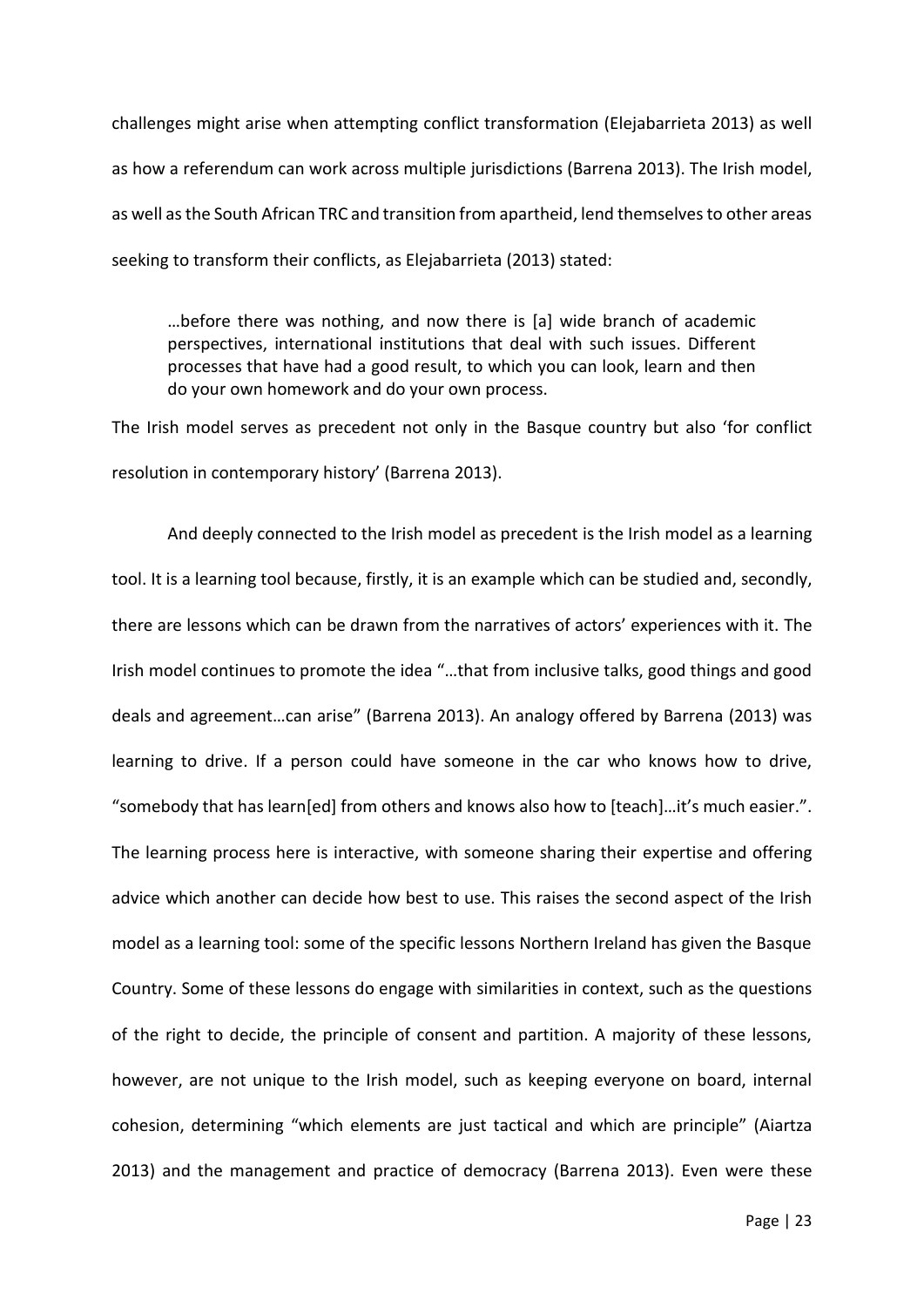unique to the Irish model, they require careful consideration of the local to the point that they would have to be "transliterated" rather than "translated".

Lastly, the Irish model is not the only precedent or learning tool in the international sphere at the disposal of *Abertzales*. As was already suggested, the South African case has also proved useful for them at times when the Irish model could not. An example of this would be how to respond to having the political party banned. Sinn Féin was never banned, but the African National Congress (ANC) and *Batasuna*/*Herri Batasuna* were. The Irish model could not lend itself in this instance, but the ANC and their experiences were a helpful precedent (Aiartza 2013). Despite much advice and support from Northern Ireland and South Africa (Aiartza 2013; Barrena 2013), the *Abertzales* can still look to other precedents of transformation to engage in the practice of adopting and adapting ideas and steps taken (Aiartza 2013). Across the international spectrum, there are expert opinions which can offer "recipes" which are both "self-made and copied" (Barrena 2013).

Comparing super-ordinate themes in the Lizarra-Garazi period with those of the current peace process in the Basque Country reveals the evolution of the *Abertzale* experience with the Irish model. While the Lizarra-Garazi period can be classified as a focus on the facts that led to and of the GFA, the current context is a more holistic study of the Irish model. Inspiration and Application have been replaced by Precedent and Learning. The influence of the Irish model is less visible and less direct now than it was during Lizarra-Garazi, but it still has proven beneficial for the *Abertzales* to draw upon as they develop their own process unique to their context.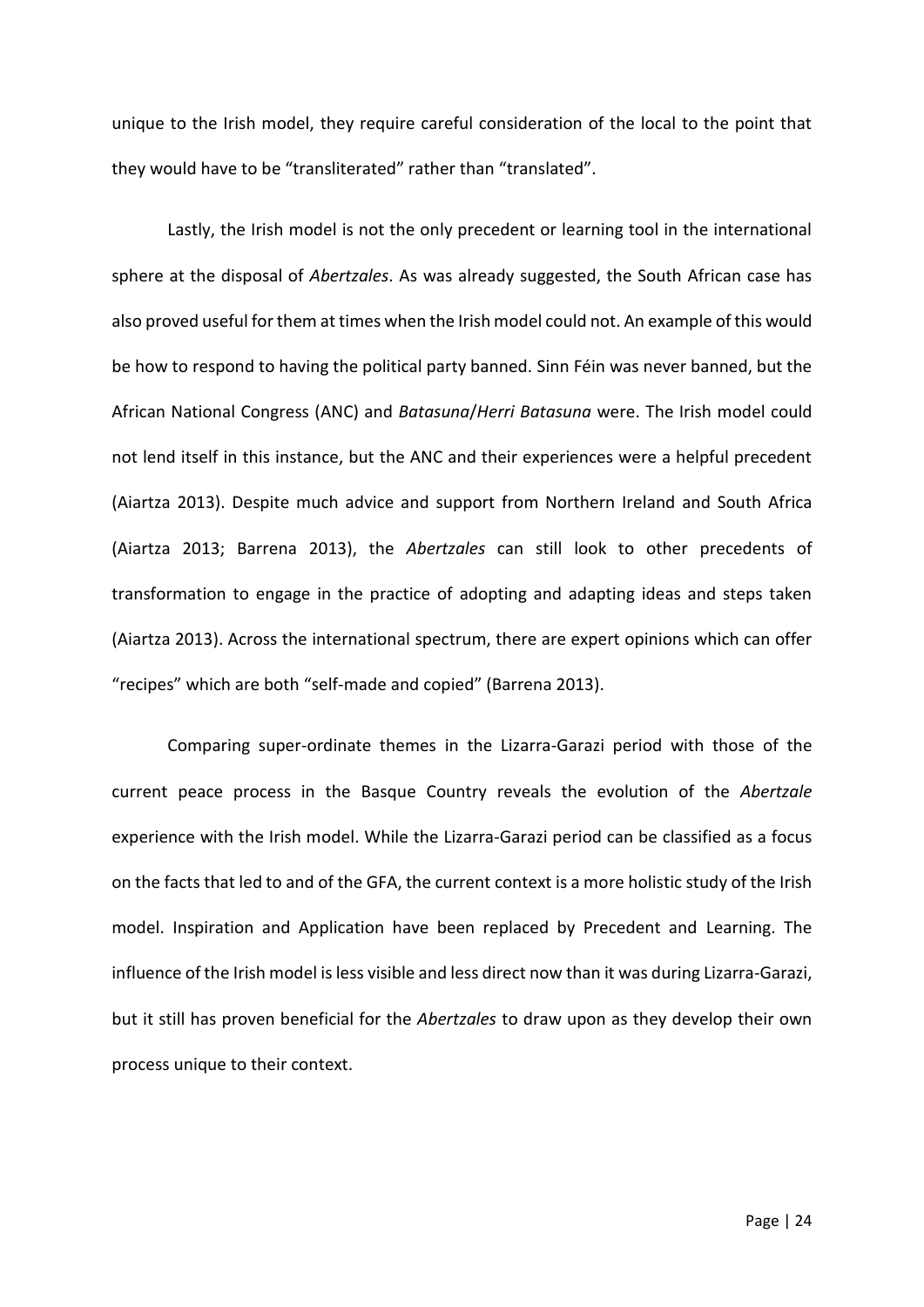#### **What these themes suggest for the Irish model**

The data presented here both confirms and challenges existing positions regarding the use of the Irish model in other contexts. The findings confirm Guelke's (2006) argument about a three-fold purpose for comparison in that even if strategies and decisions require a sincere consideration of the local context, they must be rooted within it. While the findings would suggest that although the Irish model cannot be removed from its context (c.f. O'Kane 2010), it still provides some assistance to actors elsewhere. This assistance does not appear as a clear, neat model which can be directly transferred; rather, it serves to guide and offer suggestions which may or may not be used depending on the decisions made by the actors involved. These findings challenge critics who say that contexts are too different or the *Abertzales* misunderstood the Irish model (Bew, *et. al.* 2009; Alonso 2004) for it to be used, rather the approach towards the Irish model by the *Abertzales* considers differences in context.

Since actors will look at the events and the agreements of the peace process while seeking solutions to their own conflict, the Irish model can and will most likely be defined in many different ways. The challenge of defining the Irish model is further compounded by the fact that these actors see the Irish model through the experiences of different actors from Northern Ireland. As White (2013: 4) notes, 'Various groups involve[d] in the Northern Ireland peace process learned very different lessons'. Thus, had interviews been with different actors, the themes identified could have been different, which would have suggested a different understanding of the Irish model being used to draw lessons. The Irish model can only contribute to peace if the actors seeking conflict transformation consider their own context. Differences in context are not a problem with using the Irish model, but ignoring them is.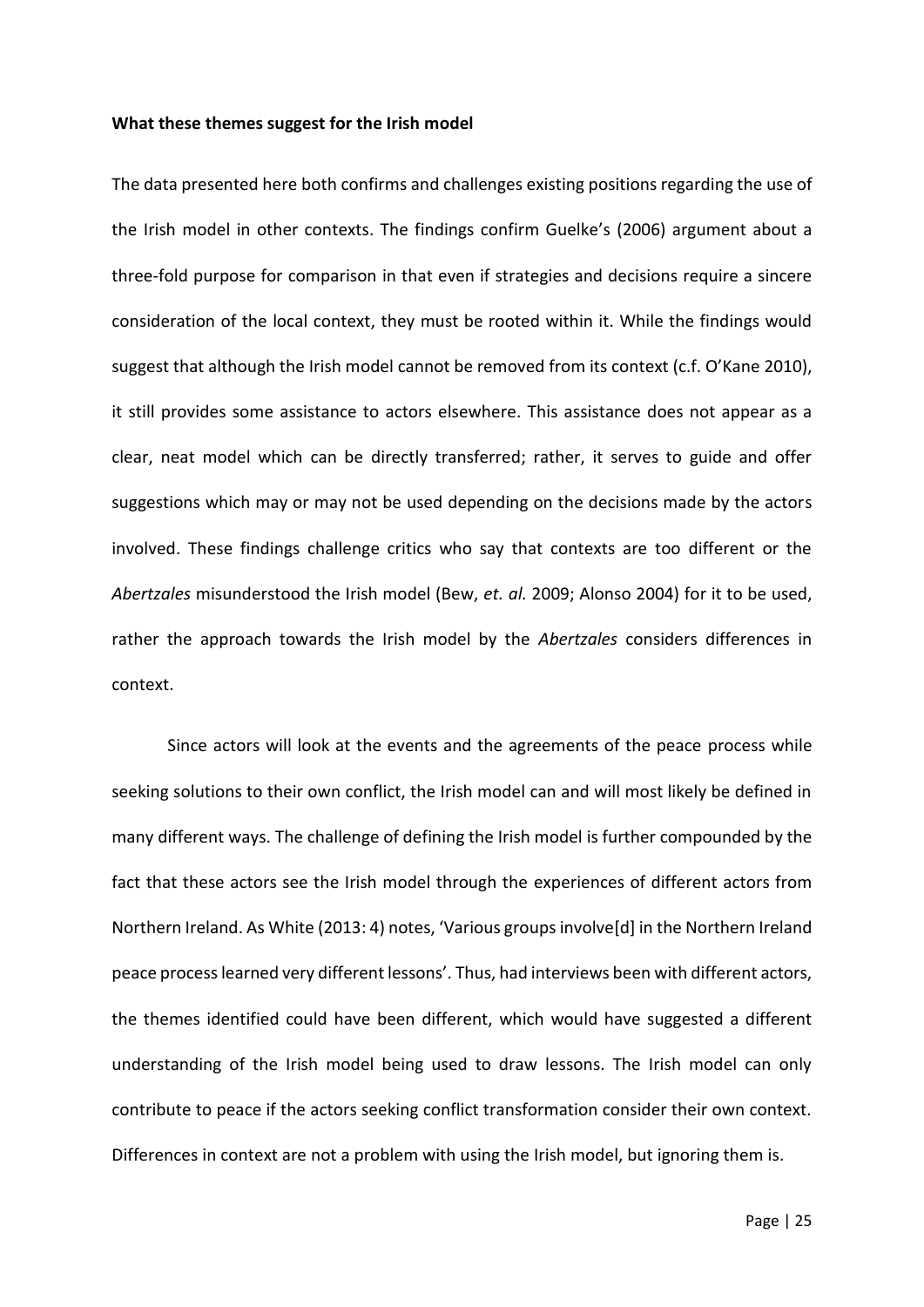With regards to the three key criteria for tools of conflict transformation presented at the start of the paper, the Basque data presented here clearly supports the Irish model as tool for their processes of conflict transformation in terms of first and second criteria outlined at the start of this paper. The data has further highlighted that the Irish model serves as a precedent and a learning tool. In the Basque context, actors have differentiated between the goals of the movement and the methods. As a precedent, methods can be adapted and changed without losing the goal. This has provided for them a means to transition towards a nonviolent approach in which they are fully engaged in the democratic structures of the Basque Country. In other words, there is a clear example of rule transformation here. Structural transformation has also occurred because of the integration of *Sortu* as a legitimate, legal political party. While the *Abertzales* may believe that *Euskal Herria* is the best option, they are willing to acknowledge that this has to come about by the will of the people. This acknowledgement promotes respect for the other's position, but it also requires direct, nonviolent engagement with the other. The creation and recognition of *Sortu* could arguably be classed as an actor transformation. While *Sortu* is an extension of the political party which existed in the past, its legalization means that these actors can return to full participation in the political sphere. Issue transformation is the only aspect which has not yet been met in the Basque context, although by adopting a long-term, conflict transformation approach to the goal of an independent Basque Country, the immediacy of the issue – that is, the necessity of ensuring a path towards creating *Euskal Herria* – is reduced.

Reconciliation cannot be said to have been met at this stage. This could be for several reasons other than the Irish model not being a tool of conflict resolution, including the fact that full reconciliation has not yet been achieved in Northern Ireland. 'Full' in this context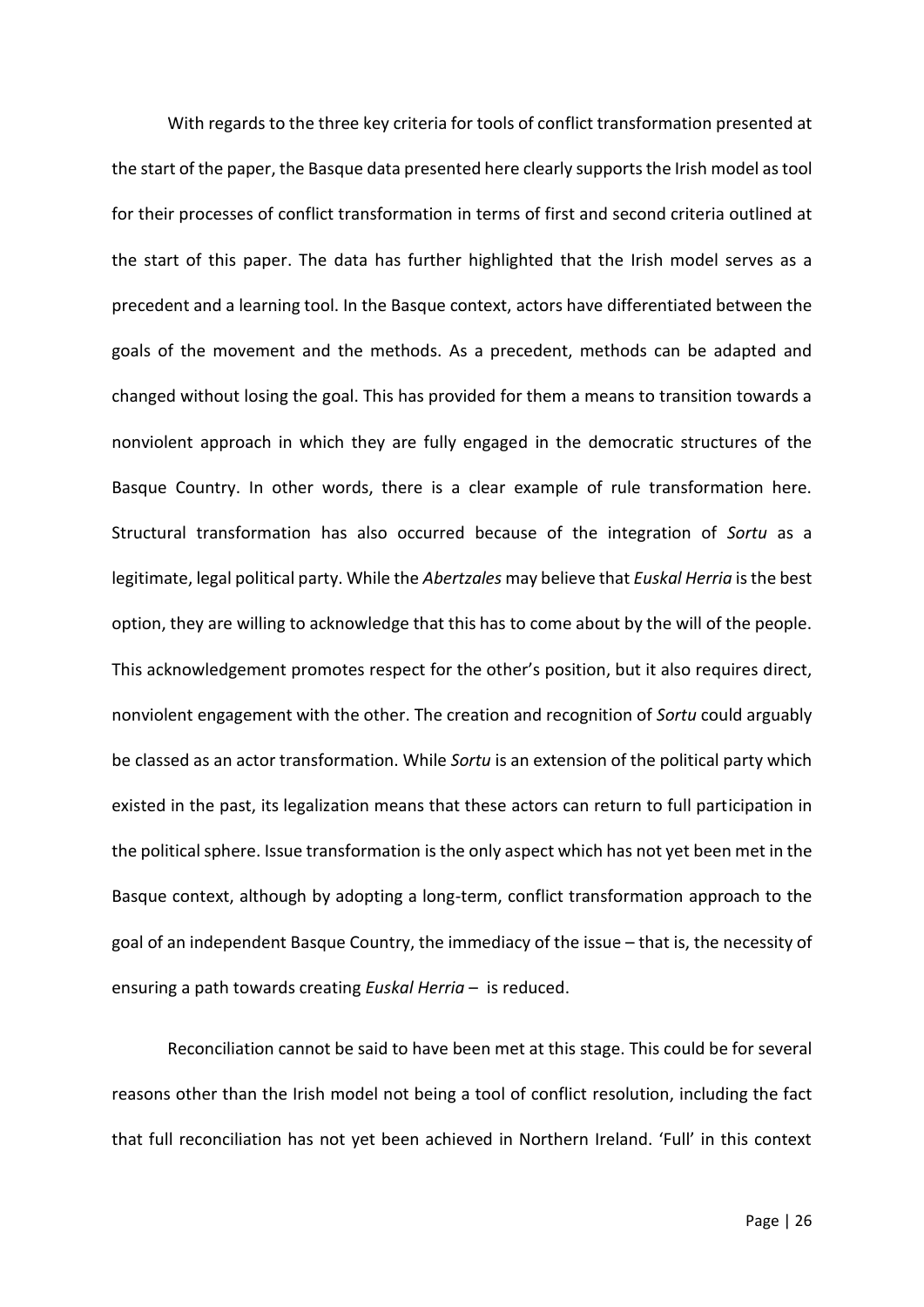means that a national, corporate form of reconciliation has occurred. A lack of full reconciliation, however, does not mean that no reconciliation has occurred at the grassroots or inter-personal level. Since conflict transformation takes a long-term, generational view of conflict and sees transformation as a dynamic, on-going process, there could come a time when one of the precedents of the Irish model is how it addressed the challenge of reconciliation. Additionally, the Basque peace process is admittedly unique and still in its early stages; to expect reconciliation from the Basque Country is inappropriate at this stage. Time will confirm or deny whether this criterion has been met.

## **Concluding Remarks**

The *Abertzale* case has shown that direct transfer of the Irish model does not work, but this does not mean that there is no value in the Irish model. The Irish model serves as one precedent in the international sphere. It can be studied from different points and various approaches, and lessons can be learned from such studies. As the Basque case highlights, however, the Irish model took years to develop in its own context and is still an ongoing process. It does not work as a panacea, but rather offers suggestions. Because these suggestions are offered by the sharing of experience and suggestions, an understanding of the Irish model will vary based on context and actors involved.

The Irish model should be considered a 'tool' of conflict transformation, one which can contribute to creating a peaceful scenario as it allows actors to reconsider their strategies and transition to more democratic, nonviolent ones. This interpretation promotes the integration of marginalized actors and allows for them to engage with those of a different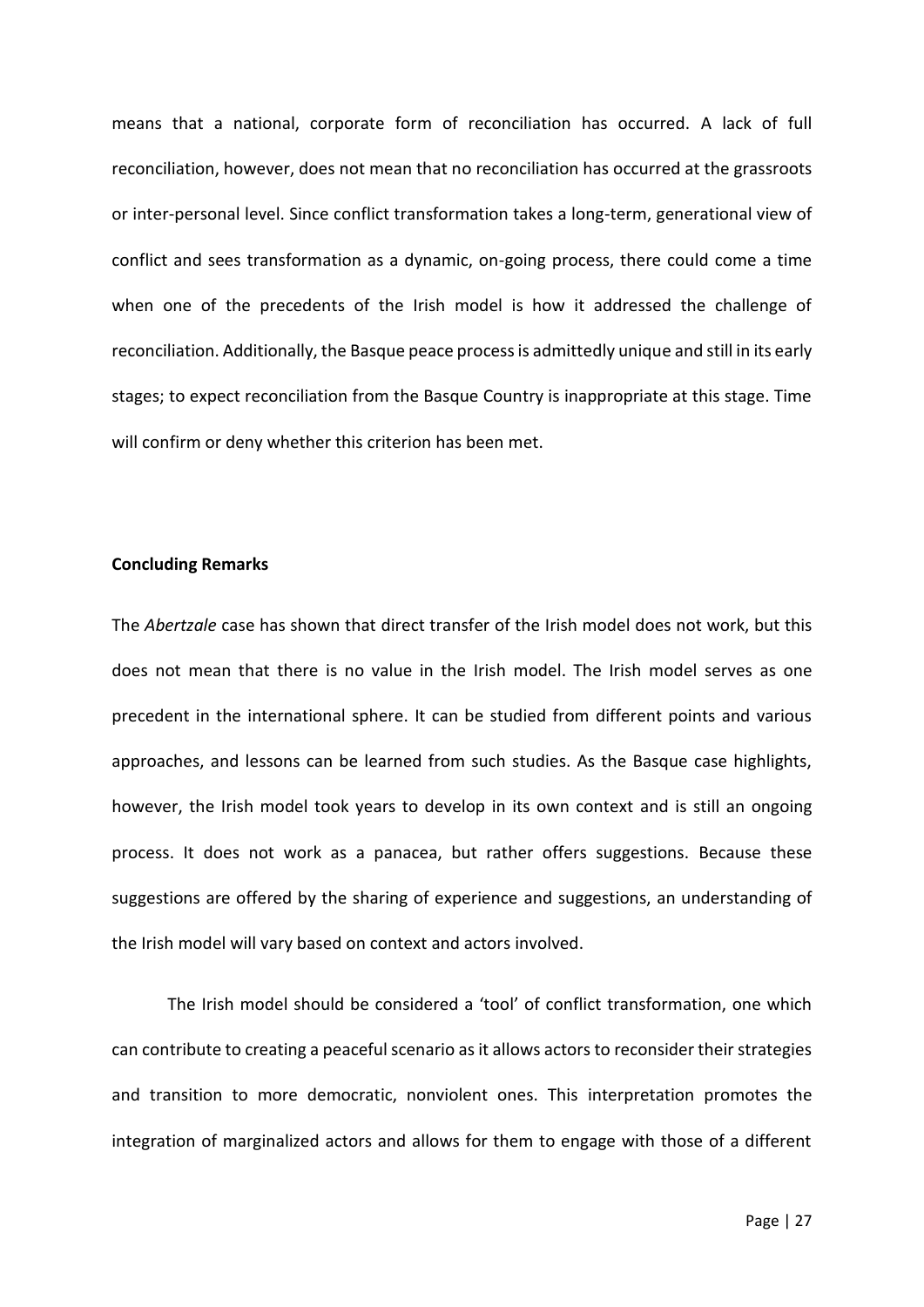political persuasion in a nonviolent way. While the Irish model has not contributed to reconciliation, it continues to evolve and has yet to address its own process of reconciliation. Lacking such a process is a weakness of the Irish model, but it need not be a permanent one. Additionally, the Basque Country is not at a stage where reconciliation can be considered.

I have acknowledged and considered that there is a limitation on these findings which relates to the ability to generalize the findings of this study which is part of the nature of IPA studies. It is also based on how this paper focuses on particular actors rather than the wider Basque society. What this paper can do is contribute directly to debates about the Irish model and the Basque Country, while also arguing that this case study raises the need for further investigation and research on how peace processes are experienced in different contexts. The themes arising from the analysis have suggested that the *Abertzale* study of the Northern Irish peace process is not unique, and that their close study of the Irish model is a common practice in processes of conflict transformation. While interesting and worthy of consideration, these points lay beyond the scope of this paper, but are acknowledged with the hope of further investigation in time. Despite this limitation, IPA has proven itself useful in this research and suggests that IPA can be adapted for researchers whose interests lie beyond the field of psychology.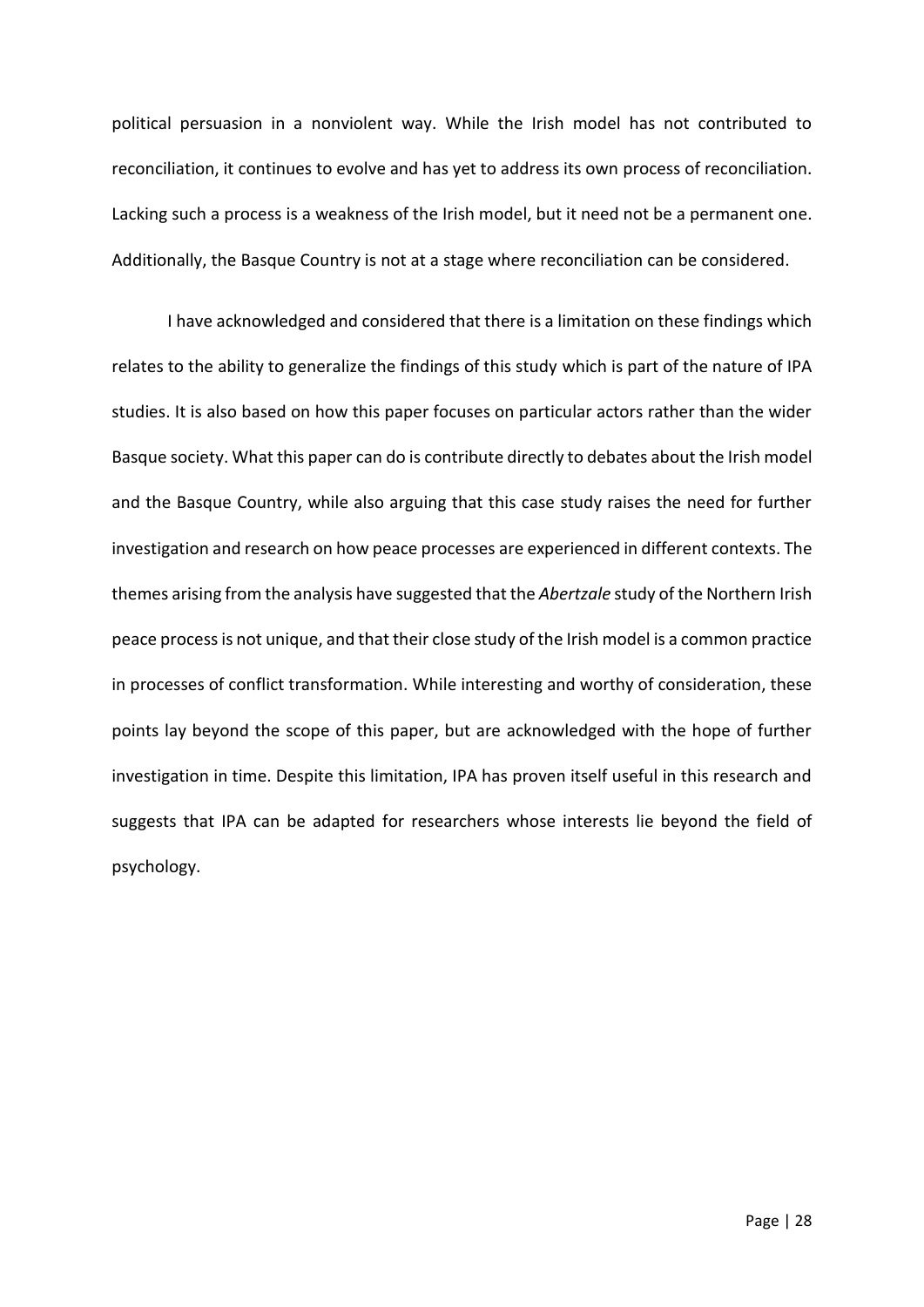# **References**

- Aberbach, J.D. and B.A. Rockman. 2002. Conducting and Coding Elite Interview. *PS: Political Science and Politics* 35(4): 673-676.
- Aiartza, U. 2013. *Personal Interview*. Interviewed by Eileen Jack [in person] San Sebastián-Donostia, 30 April.
- Alonso, R. 2004. Pathways out of Terrorism in Northern Ireland and the Basque Country: The Misrepresentation of the Irish Model. *Terrorism and Political Violence* 16(4): 695-713.
	- \_\_\_\_\_\_\_. 2001. The Modernization in Irish Republican Thinking Toward the Utility of Violence. *Studies in Conflict and Terrorism* 24(2): 131-144.
- Barrena, P. 2013. *Personal Interview*. Interviewed by Eileen Jack [in person] San Sebastian-Donostia, 22 April.
- BBC News, 'Bill Clinton says Northern Ireland must resolve outstanding issues' 5 March 2014 http://www.bbc.co.uk/news/uk-northern-ireland-26435516 (accessed 1 October 2014).
- Bew, J., M. Frampton and I. Gurruchaga. 2009. *Talking to terrorists: making peace in Northern Ireland and the Basque Country.* London: Hurst & Company.
- Bray, Z. 2004. *Living Boundaries: Frontiers and Identity in the Basque County*. Brussels: Press Interuniversitaires Européennes.
- Brocki, J. M. and A.J. Wearden. 2006. A critical evaluation of the use of interpretive phenomenological analysis in health psychology. *Psychology & Health* 21(1): 87-108.
- Buchanan, S. 2014. *Transforming conflict through social and economic development: Practice and policy lessons from Northern Ireland and the Border Counties*. Manchester: Manchester University Press.
- Currin, B. 2013. *Personal Interview*. Interviewed by Eileen Jack [in person] Bilbao, 23 May.
- Darby, J. 2008. Borrowing and Lending in Peace Processes. In J. Darby and R. Mac Ginty (eds.), *Contemporary Peacemaking: Conflict, Peace Processes and Post-War Reconstruction*. 2<sup>nd</sup> edn. Basingstoke: Palgrave Macmillan.
- Deutsch, M. 1991. Subjective Features in Conflict Resolution: Psychological, Social and Cultural Influences. In R. Väyrynen (ed.) *New Directions in Conflict Theory*. London: SAGE Publications.
- Dixon, P. 2012. Was the IRA defeated? Neoconservative propaganda as history. *The Journal of Imperial and Commonwealth History* 40(2): 303-320.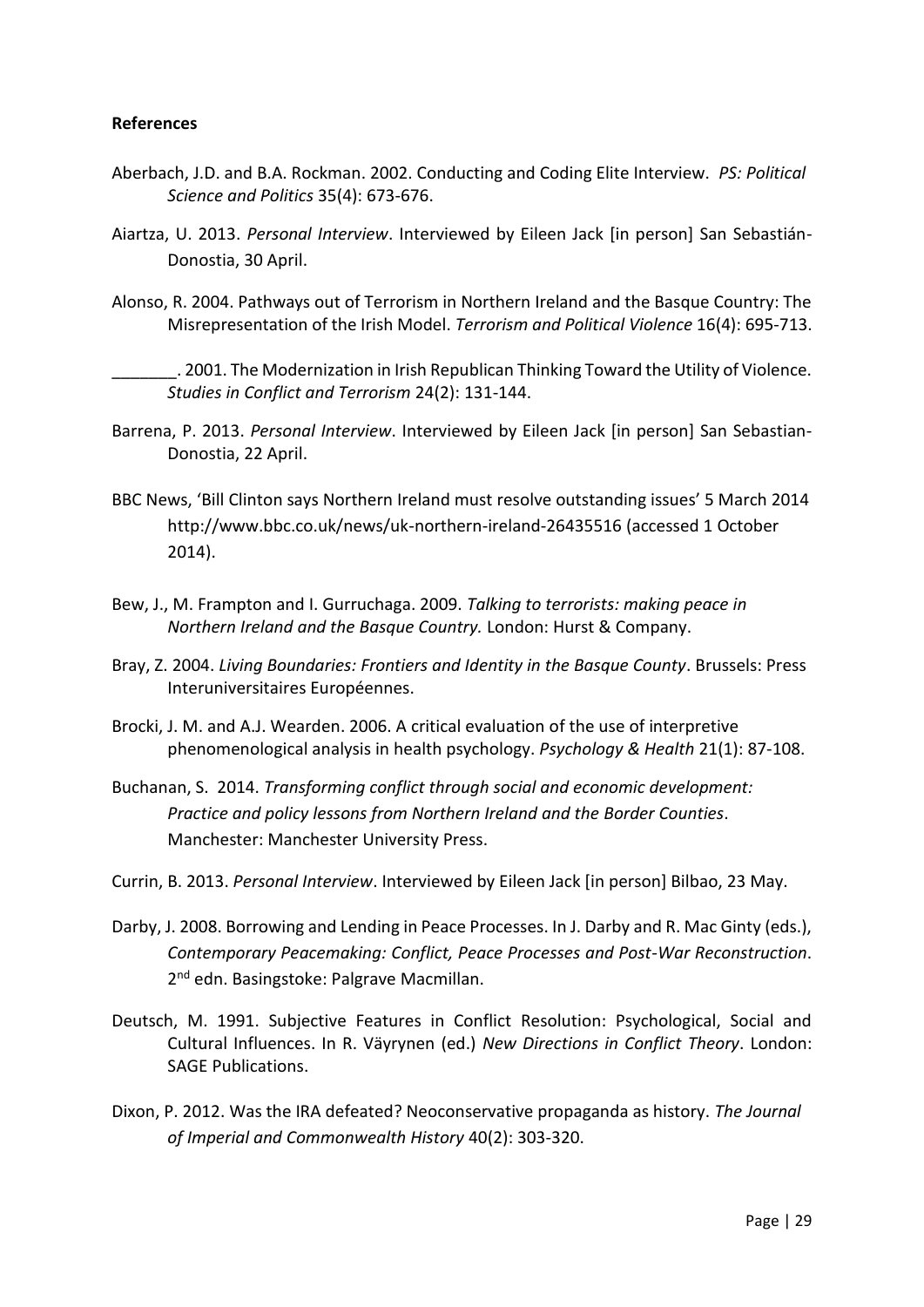- Elejabarrieta, G. 2013. *Personal Interview*. Interviewed by Eileen Jack [in person] Hendaia, 9 April.
- Galtung, J. 1969. Violence, Peace and Peace Research. *Journal of Peace Research* 6 (30): 167- 191.
- Goikoetxeta, I. 2013. *Personal Interview*. Interviewed by Eileen Jack [in person] Bilbao, 20 May.
- Guelke, A. 2006. Political comparisons: from Johannesburg to Jerusalem. In M. Cox, A. Guelke and F. Stephen (eds.), *A Farewell to Arms? Beyond the Good Friday Agreement*. 2nd Edition. Manchester: Manchester University Press
- Hain, P. 2008. 'Peacemaking in Northern Ireland: A Model for Conflict Resolution?' Speech. http://cain.ulst.ac.uk/issues/politics/docs/nio/ph120607.pdf (accessed 15 November 2013).
- Irvin, C.L. 2000. Negotiating End Games: A Comparative Analysis for the IRA and ETA. In S. Byrne and C.L. Irvin (eds.), *Reconcilable Differences: Turning Points in Ethnopolitical Conflict.* West Hartford, Connecticut: Kumarian Press.

\_\_\_\_\_\_\_. 1999 *Militant Nationalism: Between Movement and Part in Ireland and the Basque Country*. Minneapolis: University of Minnesota Press.

- ITV News, 'PM hails Good Friday Agreement' 10 April 2013 http://www.itv.com/news/story/2013-04-10/pm-hails-good-friday-agreement/ (accessed 2 October 2014).
- Kappler, S. 2013. Coping with research: local tactics of resistance against (mis- )representation in academia. *Peacebuilding* 1(1): 125-140.
- Keating, M. 2001. ''Northern Ireland and the Basque Country'. In J. McGarry (ed.), *Northern Ireland and the Divided World: Post-Agreement Northern Ireland in Comparative Perspective*. Oxford: Oxford University Press.
- Lederach, J.P. 2005. *The Moral Imagination: The Art and Soul of Building Peace*. Oxford: Oxford University Press.

\_\_\_\_\_\_\_\_\_\_\_ 2003. *The Little Book of Conflict Transformation: Clear articulation of the guiding principles by a pioneer in the field*. Intercourse, PA: Good Books.

- Maillot, A. 2005. Comrades in Arms: Sinn Féin and Basque Separatism. *Nordic Irish Studies* 4: 1-12.
- Moreno, L. 2004 'Divided Societies: Electoral Polarisation and the Basque Country' in A. Guelke (ed.), *Demcracy and Ethnic Conflict: Advancing Peace in Deeply Divided Societies*. Basingstoke: Palgrave MacMillan.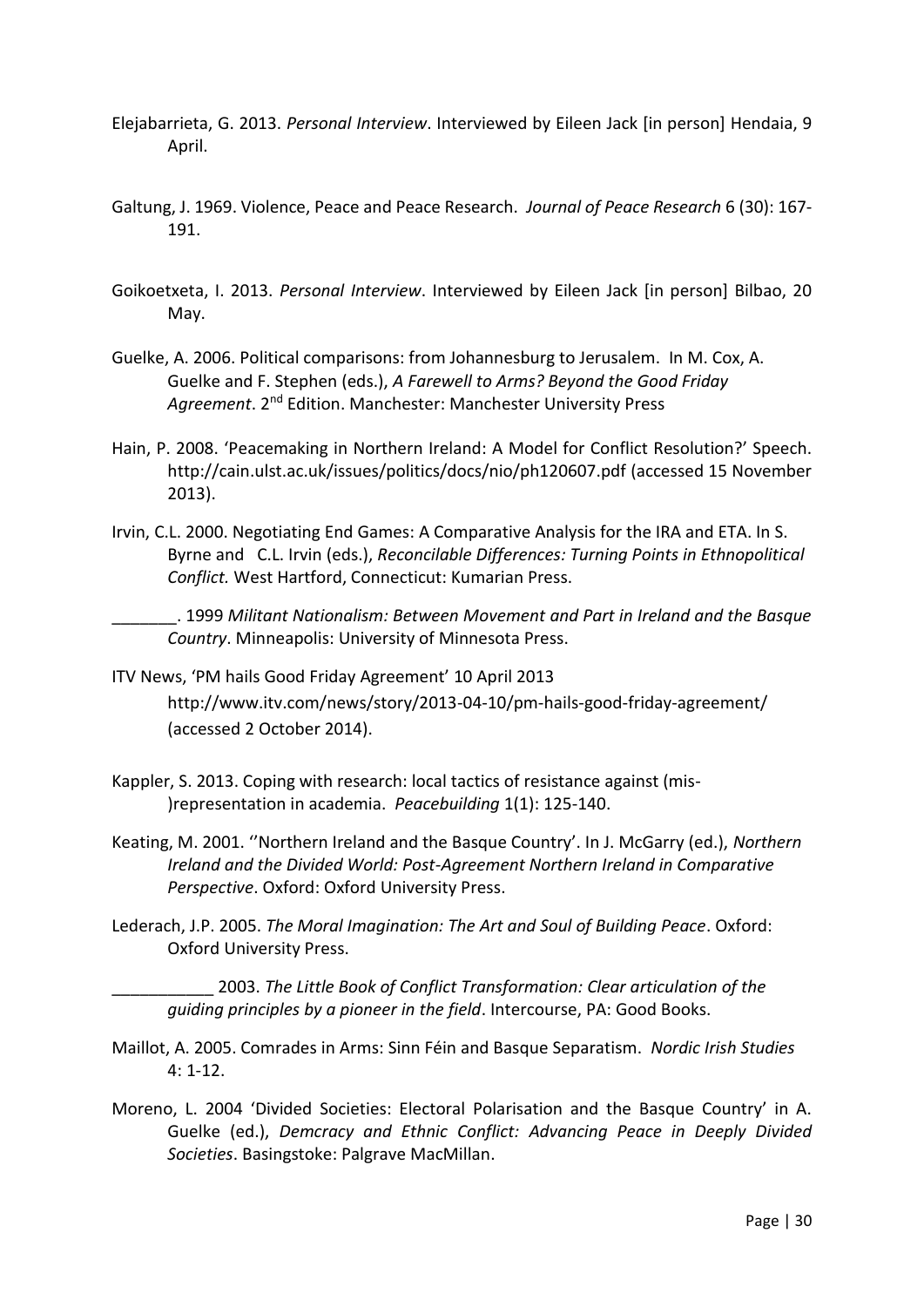- Neumann, P. 2003. Bringing in the Rogues: Political Violence, the British Government and Sinn Fein. *Terrorism and Political Violence* 15(3): 154-171.
- Obama, B. 2013. 'Obama's Speech in Belfast to Youth of Northern Ireland'. Speech. http://iipdigital.usembassy.gov/st/english/texttrans/2013/06/20130617276442.html #axzz3LJzjuXpI (accessed 1 October 2014).
- O'Kane, E. 2010. Learning from Northern Ireland? The uses and abuses of the Irish 'model'. *The British Journal of Politics & International Relations* 12(2): 239-256.
- Rice, P. 2013. *Personal Interview*. Interviewed by Eileen Jack [in person] Belfast, 4 November.
- Richmond, O.P. 2005. 'Understanding the Liberal Peace'. *Experts' Seminar on the 'Transformation of War Economies'*, 16-18.
- Ryan, S. 2007. *The Transformation of Violent Intercommunal Conflict*. Hampshire: Ashgate Publishing Limited.
- Santa-Barbara, J. 2007. 'Reconciliation' in C. Webel and J. Galtung (eds.), *Handbook of Peace and Conflict Studies*. London: Routledge.
- Smith, J.A., P. Flowers and Larkin, M. 2009. *Interpretative Phenomenological Analysis: Theory, Method and Research*. London: SAGE Publications.
- Tonge, J.; P. Shirlow and J. McAuley. 2011. So Why Did the Guns Fall Silent?: How Interplay, not stalemate, Explains the Northern Irish Peace Process. *Irish Political Studies* 26(1): 1-19.
- Väyrynen, R. 1991. To Settle or to Transform? Perspectives on the Resolution of National and International Conflicts. In R. Väyrynen (ed.) *New Directions in Conflict Theory*. London: SAGE Publications.
- Wallensteen, P. 2012. Understanding Conflict Resolution. 3<sup>rd</sup> Edition. London: SAGE Publications.
- Whitfield, T. 2014 *Endgame for ETA: Elusive Peace in the Basque Country*. London: Hurst & Company.
- White, T.J. (ed.) 2013. *Lessons from the Northern Ireland peace process.* Madison, Wis.: University of Wisconsin Press.
- Woodworth, P. 2001. The Basque Conflict & Ireland. *History Ireland* 9(3): 41-47.
- Zartman, W. 2003. The timing of peace initiatives: hurting stalemates and ripe moments. J. Darby and R. Mac Ginty (eds.), *Contemporary Peacemaking: Conflict, Violence and Peace Processes.* Basingstoke: Palgrave Macmillan.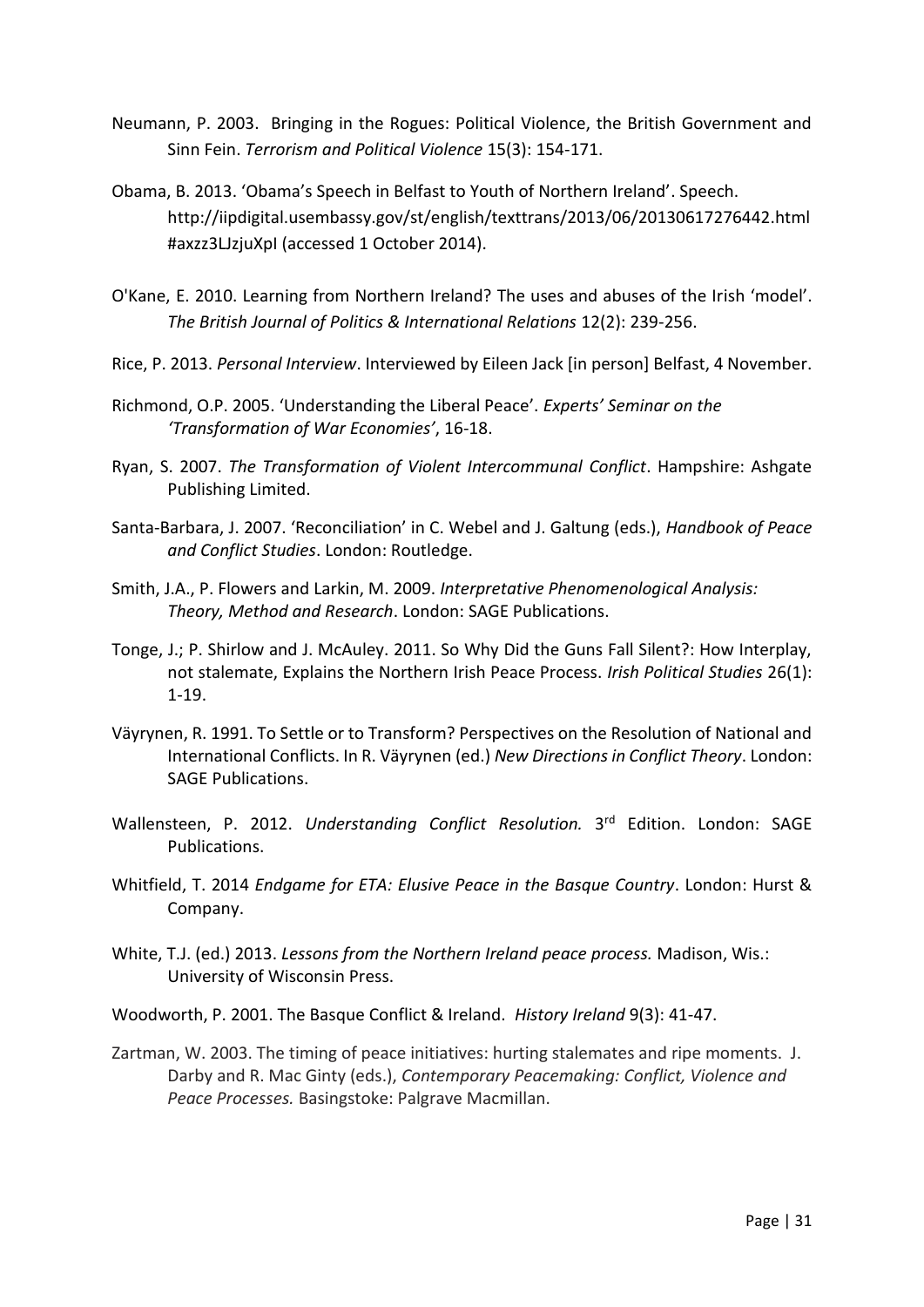\_\_\_\_\_\_\_\_\_\_. 2000. Ripeness: the hurting stalemate and beyond. P. Stern & D. Druckman (eds.) *International Conflict Resolution after the Cold War.* Washington, DC: National Academy Press.

**.** 

<sup>1</sup> Earlier versions of this paper were presented at the ECPR 2015 General Conference and the Queen's University Belfast, School of Politics, International Studies and Philosophy Research in Progress Seminar Series. I am deeply thankful to the comments received there, as well as the invaluable insights offered by the two anonymous reviewers for this working paper series.

<sup>2</sup> The 'Irish Forum' was proposed by the political party *Herri Batasuna*. Together with other political parties and social groups such as trade unions, the forum met to discuss the peace process in Northern Ireland and the contents of the GFA in order to consider how it could be applied to the Basque Country.

<sup>3</sup> This claim is rooted in interview transcripts and begins to highlight that the Irish model cannot be uniformly defined, as consociationalism is sometimes suggested as the model. <sup>4</sup> From here on references to personal interviews with Barrena will be listed as Barrena (2013).

<sup>5</sup> It is worth acknowledging that there were other attempts to reach an agreement between the *Abertzales* and the Spanish State. These are the talks which occurred in the 1980s in Algeria, and the Loiola-Geneva process where a series of secret talks which took place at the Shrine of St. Ignatius of Loyola (Loiola in *Euskara*) in Gipuzkoa and in Geneva. Sinn Féin members did take on the role of facilitator and mediator during the latter, which ultimately collapsed shortly before an agreement could be reached. In interviews, this process was